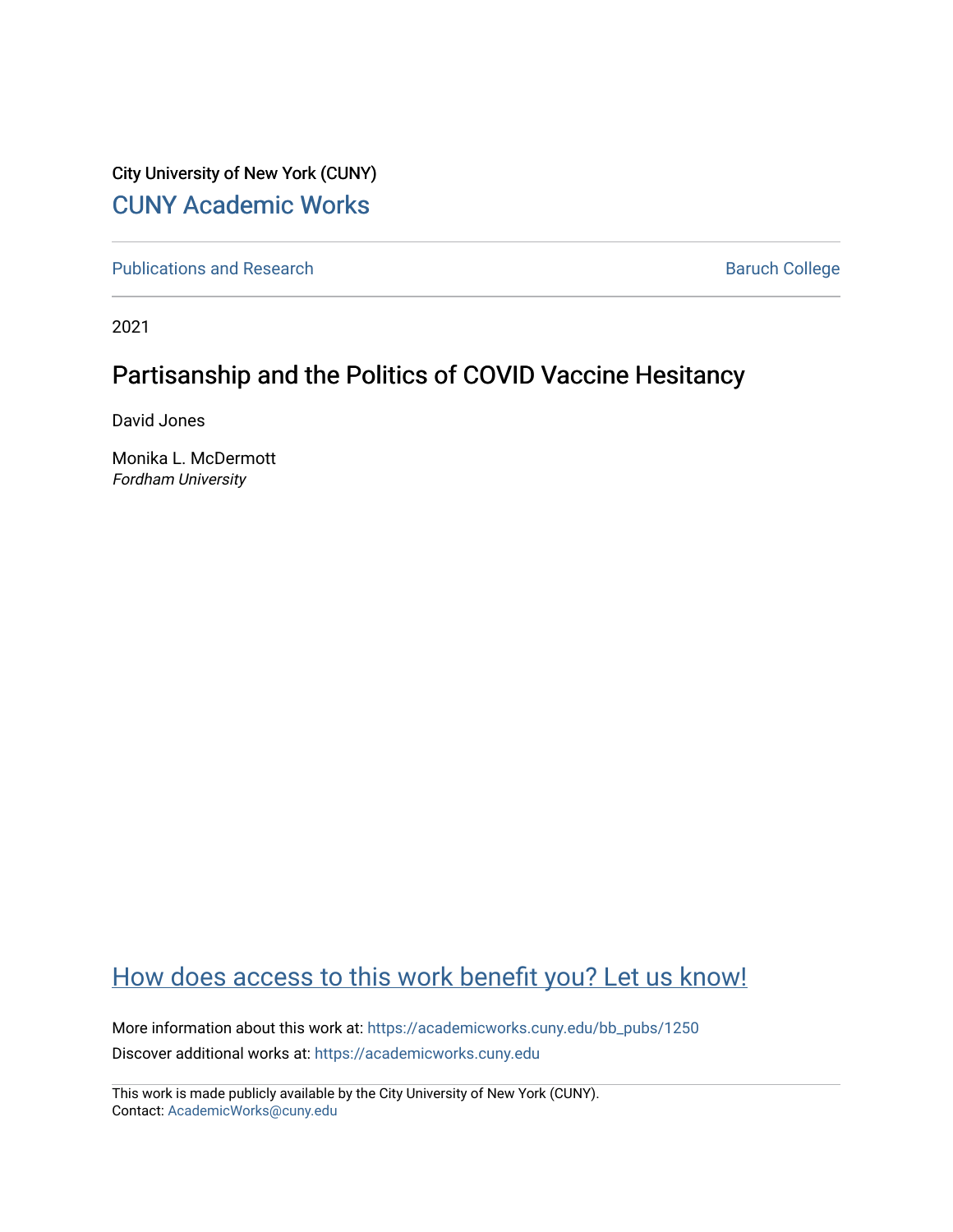#### [WORKING PAPER; 10/7/2021 VERSION]

#### **Partisanship and the Politics of COVID Vaccine Hesitancy**

David R. Jones Department of Political Science, Baruch College, CUNY

Monika L. McDermott Department of Political Science, Fordham University

#### **Abstract**

Has partisan polarization reached the stage that it now affects Americans' decisions whether or not to get vaccinated against a pervasive and deadly virus such as COVID-19? To date, the evidence has largely been hypothetical—collected before the vaccine was widely available superficial, or contradictory. Using two original surveys conducted at two different time periods after vaccines became available, this study represents one of the first efforts to systematically analyze the role of party affiliation in predicting vaccine hesitancy. We find that even after controlling for a host of demographic and attitudinal variables, Republicans are significantly less likely—and Democrats more likely—to be vaccinated, to be willing to be vaccinated, and to recommend vaccination to a friend who asks for advice. In addition to these direct effects, we also uncover evidence that partisanship affects vaccine hesitancy indirectly through its influence on Americans' concern over COVID, belief in vaccine conspiracy theories, and trust in government, science, and the medical profession. These findings support the idea that policymakers seeking to increase COVID vaccination rates may need to engage in specialized outreach not only to specific socio-economic communities, but also to specific partisan communities.

*To be presented at the Marxe School of Public and International Affairs Faculty Seminar, Baruch College, CUNY, October 13, 2021.*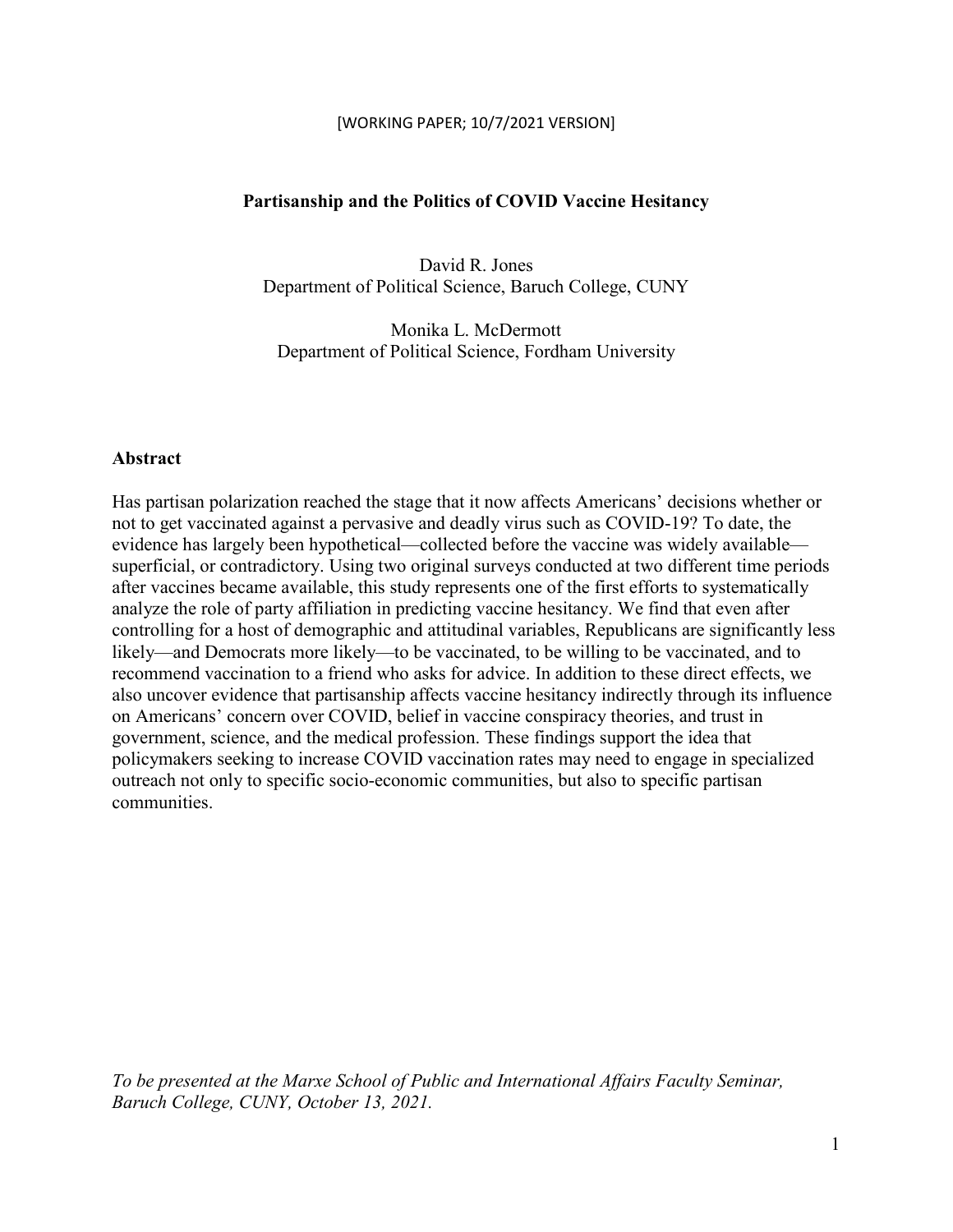#### **Partisanship and the Politics of COVID Vaccine Hesitancy**

Volumes have been written about the current state of partisan polarization in the United States. Half a century ago, Americans' party affiliation<sup>[1](#page-2-0)</sup> might have predicted their voting fairly well, but not necessarily their positions on specific government policies (Campbell et al. 1960). In recent decades, evidence suggests that party increasingly helps to predict policy preferences (Abramowitz and Saunders 1998). Partisanship has also become a salient form of social identity, such that Americans' emotional feelings towards members of the other party have grown more hostile (Iyengar, Sood, and Lelkes 2012). It seems clear that partisanship now has a significant influence on Americans' political opinions and even their social relations. But is the state of our nation so polarized that partisanship even affects the decision to get a vaccine that could save one's own life?[2](#page-2-1) The COVID-19 pandemic and the availability of life-saving vaccines to combat it present a unique opportunity to test the extent to which partisanship matters in today's America. Yet published research has not yet taken full advantage of this set of events to adequately address this question.

First, although COVID vaccine willingness has been the subject of many studies, to date, they have been almost exclusively conducted in 2020, when the idea of a vaccine was still

l

<span id="page-2-0"></span><sup>&</sup>lt;sup>1</sup> Throughout this paper, we use the terms "party identification", "party affiliation", and "partisanship" interchangeably.

<span id="page-2-1"></span><sup>&</sup>lt;sup>2</sup> Previous research demonstrates that health and science issues can become politicized, and even preventive vaccines can fall into this category (e.g., the HPV vaccine – see Constantine and Jerman 2007). But the extent to which political beliefs may actually influence behavior that threatens one's own life and the life of others has yet to be robustly tested.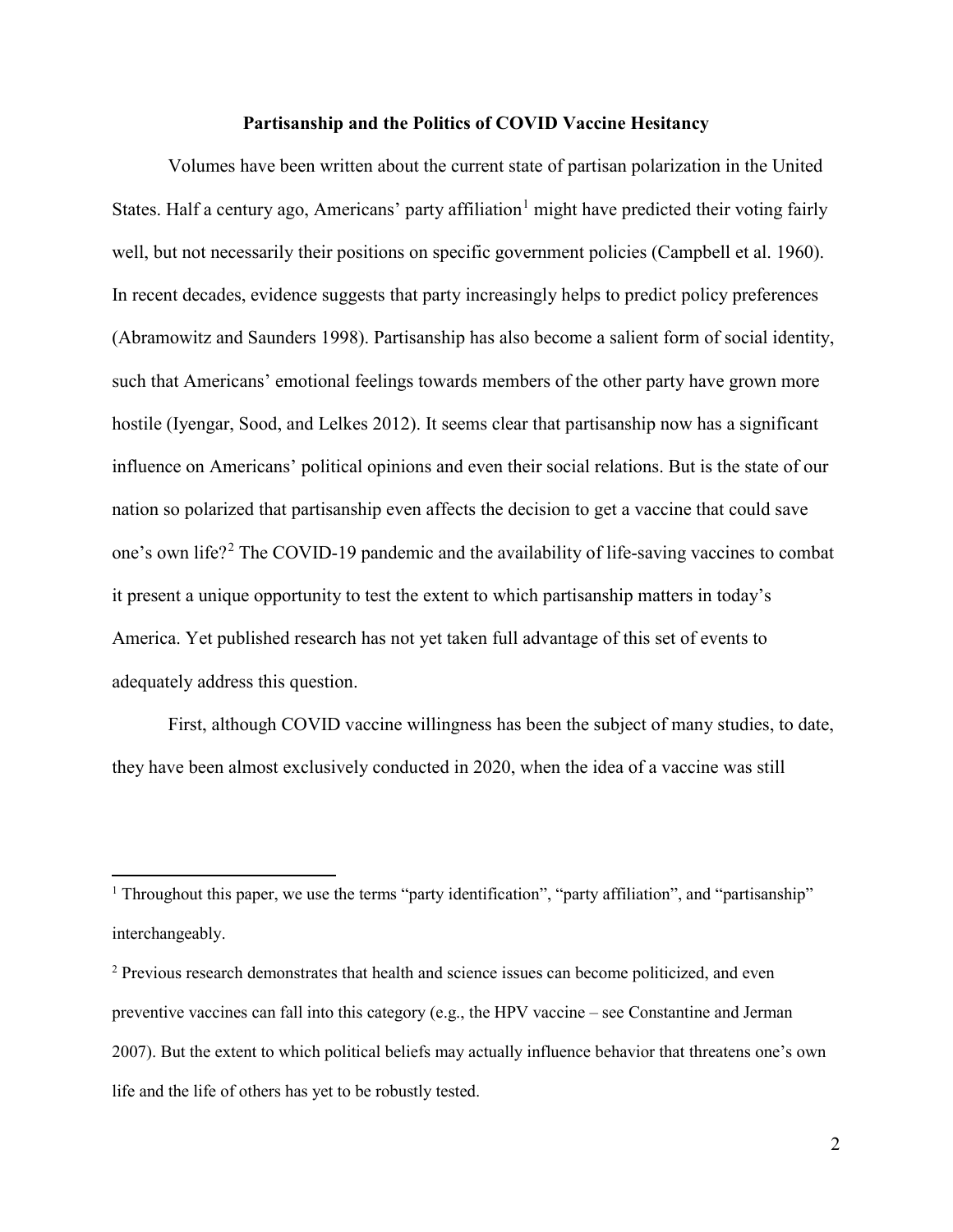hypothetical.<sup>[3](#page-3-0)</sup> This timing carries important consequences for what we know about vaccine hesitancy. A systematic review of the literature by Lin, Tu, and Beitsch (2021) finds that, in and of itself, the conditional and varying nature of vaccination survey questions asked before actual vaccine approval produced notable differences in findings. Since publication of those studies, the vaccine landscape has changed considerably. For example, a new administration—representing a different political party than the one in power in 2020—has given its imprimatur to the vaccine; multiple vaccines have been given emergency authorization by the nation's Food and Drug Administration; millions of people have now been vaccinated, and the vaccinations' preventive effects on the spread of COVID have been reported extensively in the news. As a result, while we know what may have caused initial hesitancy to a hypothetical, eventual vaccine, we know much less about what is still contributing to vaccine hesitancy now, among those for whom vaccination is a very real possibility, and who have seen the vaccine being used around them. As of this writing, 64% of American adults are fully vaccinated, leaving over a third who are not, and falling far short of the goal of 80% nationwide (Carlsen et al. 2021).

Second, although some of these early studies do include some measure of partisanship as a control variable, most commonly they have been written for epidemiological journals and thus it has not been their focus to probe the meaning or robustness of their results regarding political variables. This has led to some unexplained conflicting findings, with partisan variables sometimes significant (e.g., Kreps et al. 2020), and other times not (e.g., Kreps et al. 2021). Similarly, some news media polling may show a correlation between party and vaccination (e.g., Caputo 2021), but what happens once controls are included for other, previously hypothesized

 $\overline{a}$ 

<span id="page-3-0"></span><sup>&</sup>lt;sup>3</sup> For relatively comprehensive summaries of these studies and their results see Troiano and Nardi (2021), and Lin, Tru, and Beitsch (2021).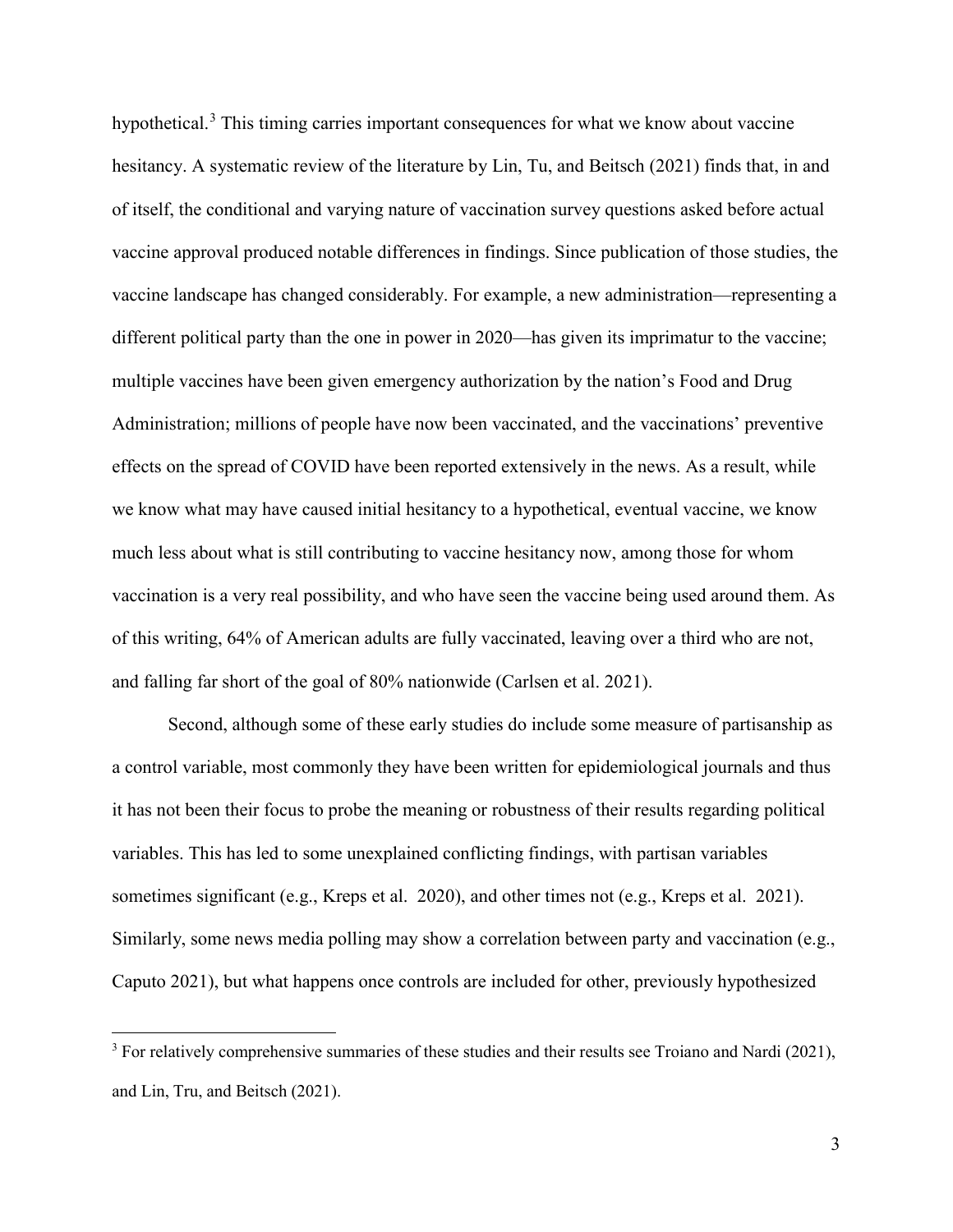predictors that may either diminish or enhance the apparent impact of party? More systematic analysis is clearly warranted.

Third, the discipline of political science holds that party identification is a core belief that not only has direct effects on Americans' attitudes and behaviors, but also indirect effects (e.g., Markus and Converse 1979). Yet no existing studies of which we are aware have considered that partisanship's effects might go beyond the direct effects on hypothetical vaccine willingness that some early studies show. As a result, it is possible that partisanship plays an even larger role in vaccine attitudes and behaviors than current studies would have us believe.

In this study, we attempt to address these gaps in understanding using two original surveys conducted *after* COVID vaccination had begun in the United States, at two different stages of the vaccination effort. The surveys build upon earlier research to provide a wide range of demographic and attitudinal controls. We also conduct a formal mediation analysis to uncover any indirect effects of partisanship. The findings enhance our understanding not only of why a portion of the population remains resistant to COVID vaccination, but also more broadly whether partisanship in this country has progressed so far as to create potential obstacles to public health.

#### **Existing Research**

Over the course of multiple (even a multitude of) studies from 2020 we have come to know that there are demographic, attitudinal, and even political factors at play in vaccine hesitancy, at least prior to the vaccines' actual availability in 2021. Demographically, blacks or African Americans, people with less education, those with lower incomes, women, the unemployed, more religious individuals, and younger people have all been shown to have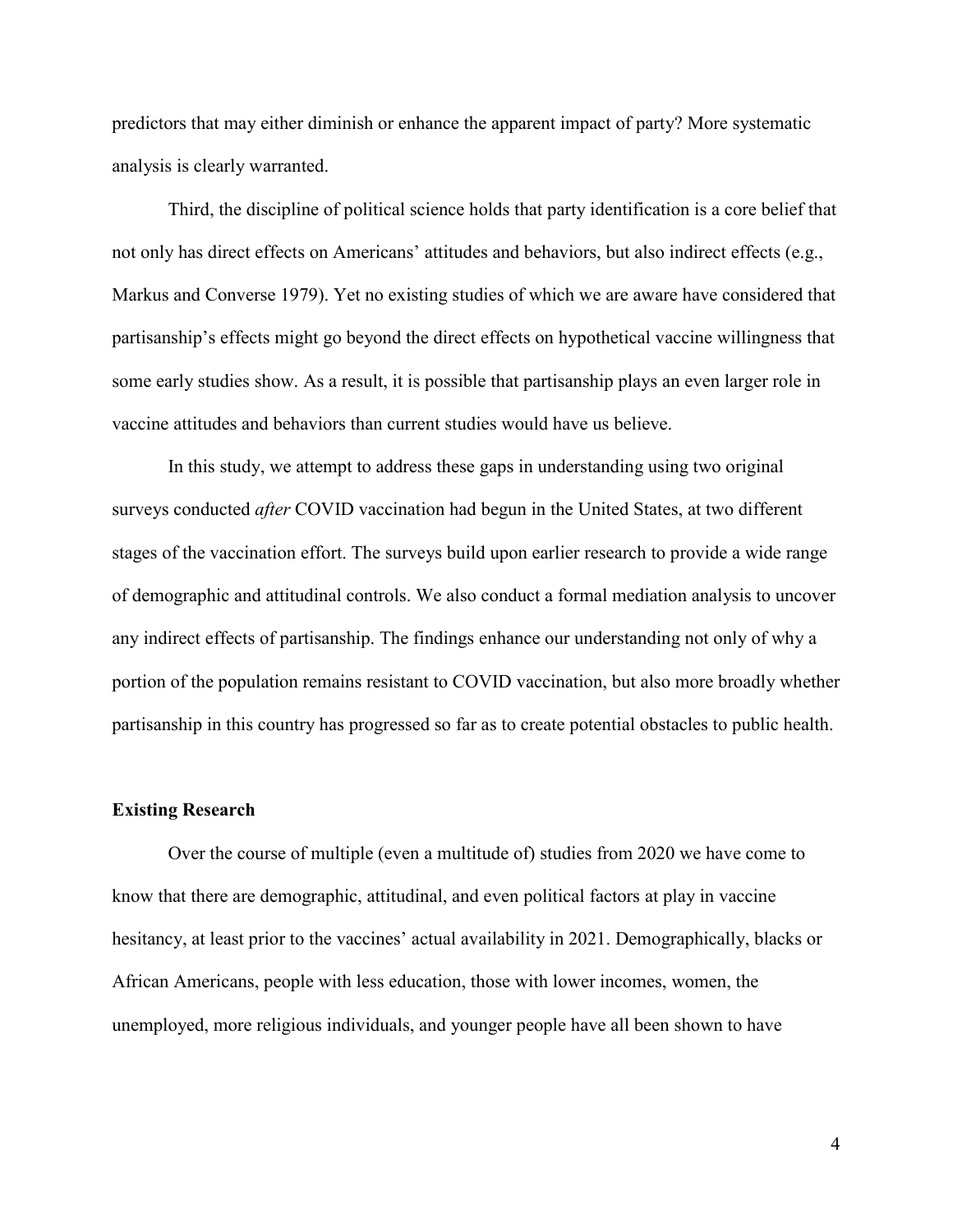potentially lower levels of vaccine willingness than others (Troiano and Nardi 2021; also see Lin, Tru, and Beitsch 2021).

In terms of attitudes, individual levels of concern about the COVID virus affect hypothetical willingness to get the vaccine (Callaghan et al. 2021; Pogue et al. 2020). Those who view the virus as a more serious health threat are more likely to express vaccine willingness. Additionally, in a social media study from 2020, Benis, Seidmann, and Ashkenazi (2021) find that significant reasons given for willingness to take the vaccine include fear of the virus, protecting family and relatives, and civic responsibility. In other words, both egocentric and prosocial attitudes boost vaccine willingness.

Attitudes towards vaccines in general and the COVID vaccines in particular also affect hypothetical vaccination willingness. Those who generally reject vaccines or have personal beliefs against them are less likely to be willing to accept hypothetical COVID-19 vaccination (Troiano and Nardi 2021, and Lin, Tru, and Beitsch 2021). Beyond general vaccine mistrust, conspiracy beliefs and misinformation surround the COVID vaccines in particular are contributing to hesitation. For example, Earnshaw and her colleagues (2020) find that, in April 2020, endorsement of conspiracy theories contributed to both a lower intended likelihood of getting a vaccine as well as decreased support for COVID-19 public health policy. They did not find, however, a contribution from conspiracy theories to individual's self-reported compliance with public health recommendations. (For a nice summary of COVID conspiracy studies and their findings see van Mulukom, et. al., 2020.)

Other forms of trust, beyond trusting the vaccine (conspiracy theories and misinformation contributing to such a distrust), may also be at work in vaccine willingness. Specifically, the extent to which one trusts authority figures also likely plays a role. Both a general lack of trust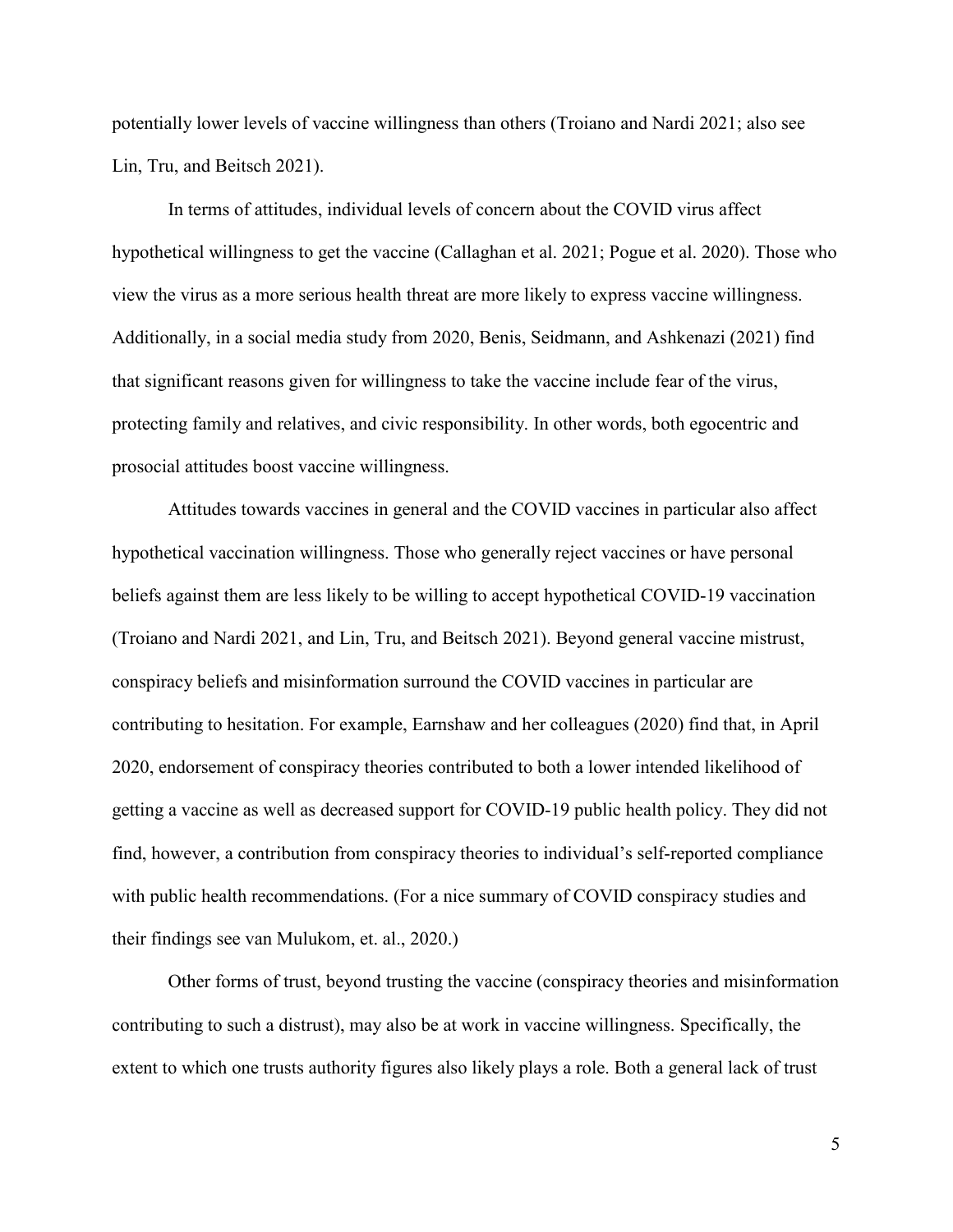and a lack of trust in science and scientific sources in particular also contribute to decreased willingness to take a hypothetical vaccine (Troiano and Nardi 2021). Trust in government has also been shown to affect vaccine willingness, at least in terms of the standard, yearly influenza vaccine (Jamison, Quinn, Freimuth 2019). Specific, albeit limited, research into government trust and willingness to get the COVID vaccine demonstrates that, at least in 2020 when Trump was President, higher levels of government trust led to lower willingness to get vaccinated (Trent et al. 2021). The authors conclude this is a unique feature of how politicized the COVID-19 response was in the United States (compared to Australia and the UK, which they also analyzed), a point we will discuss further below.

Political science literature makes clear that partisan attitudes can underlie and influence attitudes, behaviors, and decision-making (Campbell, et al. 1960). As a result, it is reasonable to suspect that partisan attitudes might independently predict vaccination preferences and even behaviors during this pandemic. In fact, there is solid evidence that prior to vaccine rollout partisan affiliation affected certain other COVID precautionary attitudes and behaviors. For example, studies have found that at various time periods in 2020, Democrats were wearing masks at a significantly higher rate than Republicans, especially as time wore on (Huang, Huang, and Huang 20201; see also Bruine de Bruin, Saw, and Goldman 2020). Other behaviors that Democrats were found to be significantly more likely to engage in early in the pandemic include: washing hands regularly; avoiding high-risk individuals, crowds, and public spaces; and canceling travel (Bruine de Bruin, Saw, and Goldman 2020, Pickup, Stecula, and van der Linden 2020). Attitudinal effects of party affiliation include both a heightened fear of personal infection, hospitalization, and death among Democrats (Bruine de Bruin, Saw, and Goldman 2020), and a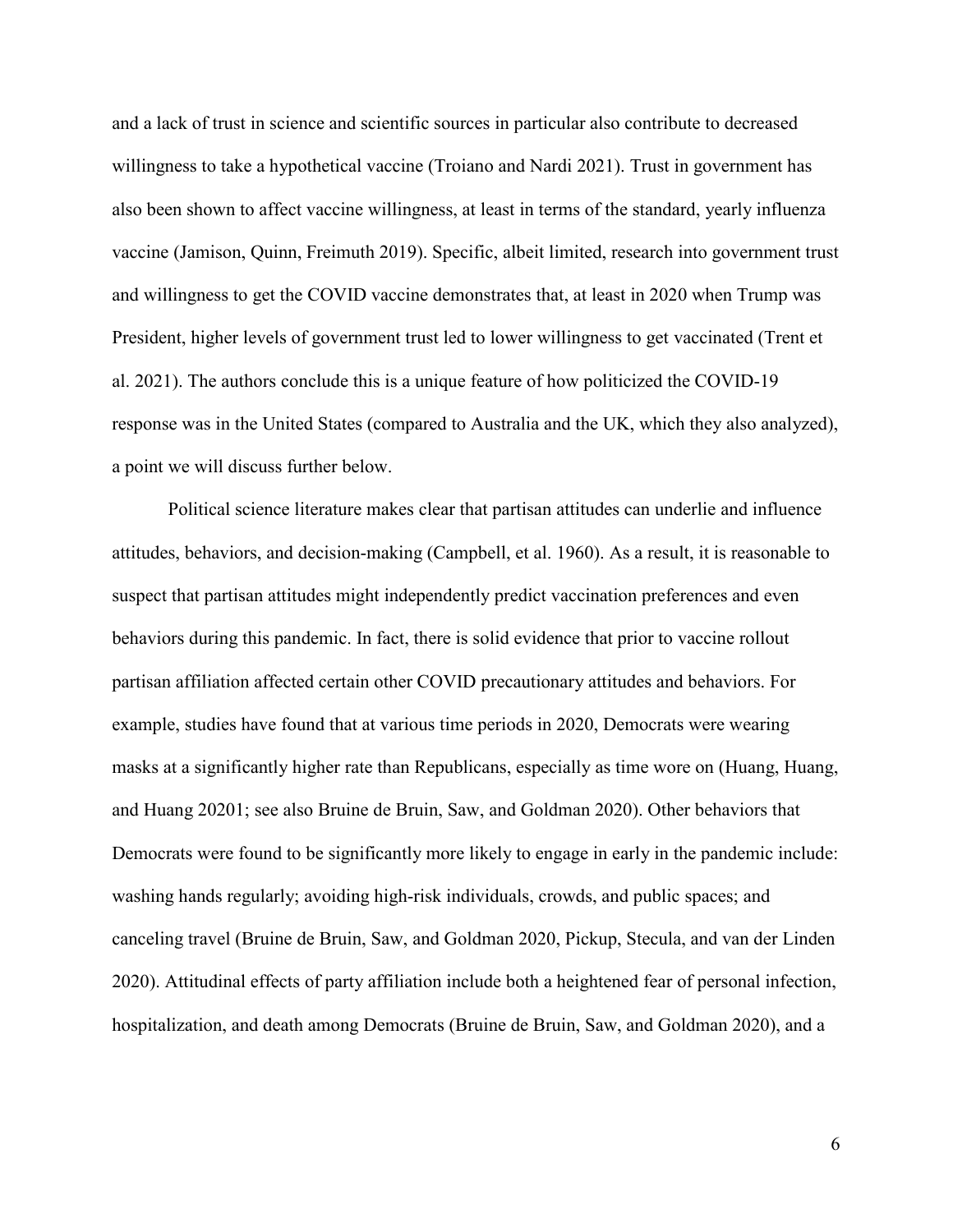higher general concern about the pandemic by Democrats than Republicans (Ruiz and Bell 2021).

But what does the evidence show regarding vaccine willingness specifically? Despite frequent mention in the news media about a possible connection between Americans' partisanship and their willingness to get the COVID vaccine (e.g., Milligan 2021), our review of the literature found very few rigorous tests of this idea, and (at the time of writing) no published studies of which we are aware that look at the role of partisanship in the period after the vaccine was a reality and people could actually get vaccinated.

Lin, Tu, and Beitsch (2021) identify a handful of media polls prior to October 2020 that show marginal differences between Democrats and Republicans, but they generally do not control for other factors. A multivariate study by Kreps and her colleagues (2020) that analyzes surveys conducted in July 2020 finds that Democrats were significantly more willing than Republicans were to consider the vaccine. However, a follow-up survey conducted by some of the same authors in October 2020 found no significant effect of party identification after controlling for vaccine misinformation (Kreps et al. 2021; but see Ruiz and Bell 2021). As a result, while there is certainly some evidence that willingness to be vaccinated against COVID might have been a partisan matter during the Trump presidency, before vaccine approval, we do not know whether party allegiances matter to Americans now that the vaccine has become a reality.

The limited nature of research on politics and COVID vaccination also means scholars have not yet investigated the full potential scope of partisanship's effects. In particular, while some studies have looked at partisanship's *direct* effects—effects independent of other predictors—we are not aware of any studies of partisanship's *indirect* effects—those occurring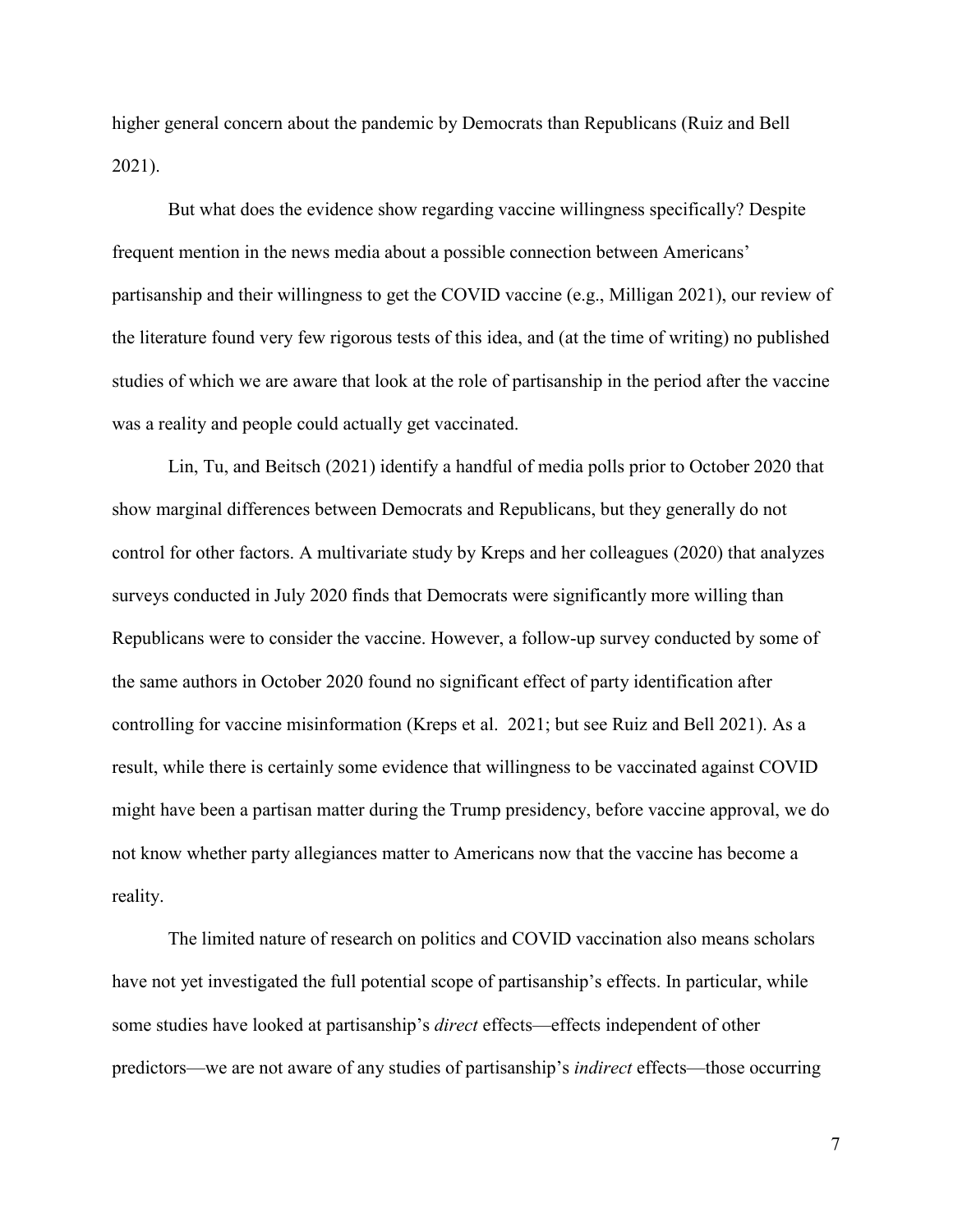via its influence on other predictors.[4](#page-8-0) But the existing literature does provide good reason to think that a variable such as party affiliation probably would have indirect effects. First, as noted above, political science scholarship has long held that partisanship is a foundational lens through which Americans view politics and form their opinions on other current events and issues (Campbell et al. 1960). Since opinions on current issues and political figures in turn affect certain behaviors—such vote choice—we know that party identification carries both direct and indirect effects in American politics (e.g., Markus and Converse 1979).

Second, research into COVID and vaccine attitudes contains some indications that party might matter indirectly to vaccine hesitancy through its influence on the other hesitancy predictors. These potential mediators include individuals' degree of concern over COVID, belief in conspiracy theories, and various forms of trust. As discussed above, research demonstrates that party affiliation influences concern over the pandemic and sense of personal risk (e.g., Bruine de Bruin, Saw, and Goldman 2020). Since these concerns in turn affect hypothetical vaccine willingness (e.g., Pogue et. al., 2020), it could be that party indirectly accounts for some of the impact of personal and prosocial concerns on willingness to get the vaccine.

Similarly, party affiliation might have indirect effects through conspiracy theories and misinformation. In a panel study involving two surveys – April and July 2020 – Romer and Jamieson (2020) tested both the potential causes and effects of conspiracy theories. While their primary focus was on media usage, their results are instructional for our purposes: they find that not only do conspiracy beliefs negatively influence willingness to take a hypothetical vaccine, but also that conservatives were more likely to endorse conspiracy theories about the CDC and

 $\overline{a}$ 

<span id="page-8-0"></span><sup>&</sup>lt;sup>4</sup> For an elaboration on the conceptual and methodological difference between direct and indirect effects, see Hayes (2017).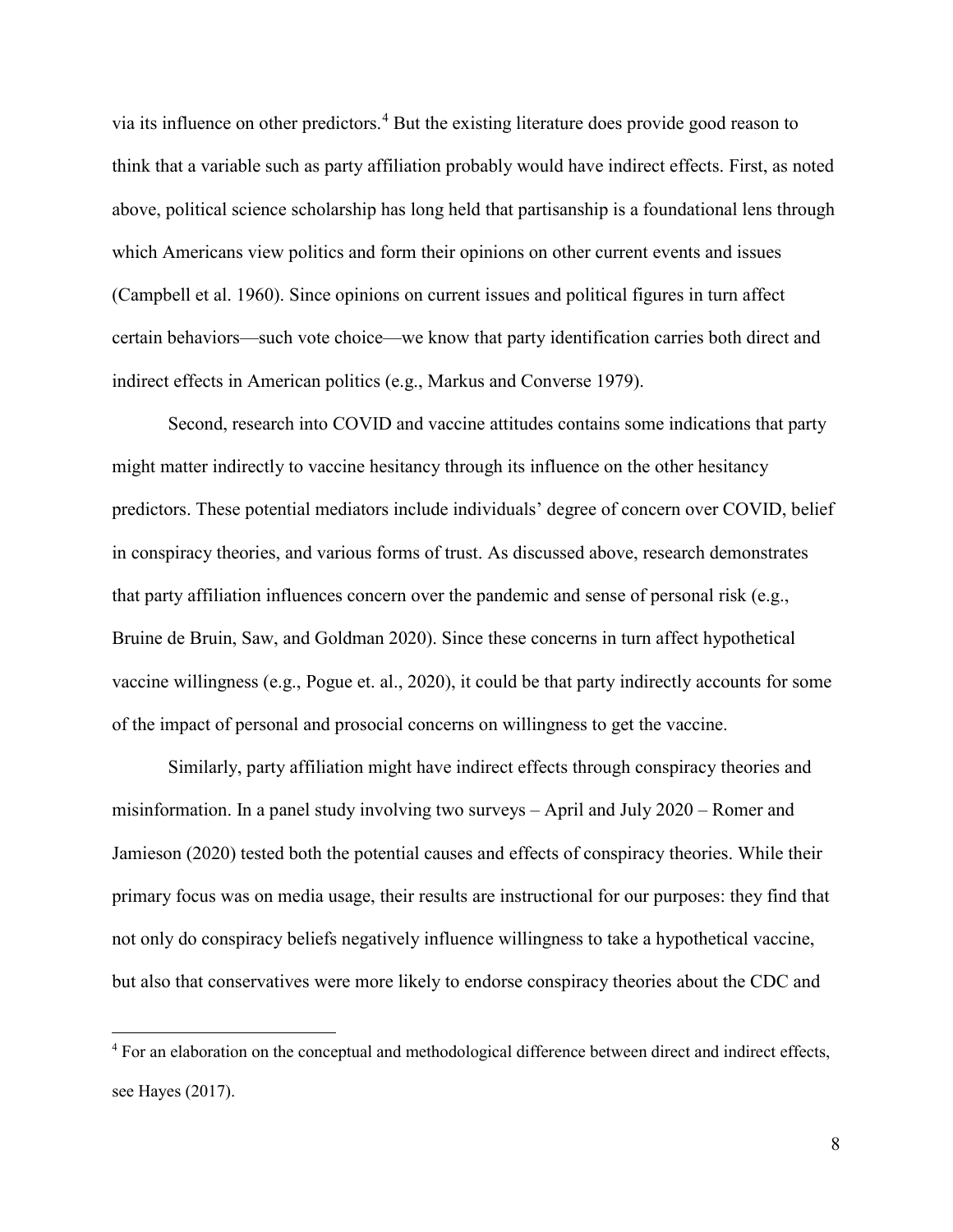China regarding the pandemic. While those authors focused only on ideology, other research suggests partisanship might play a similar role. Uscinski and his colleagues (2020) examine the role both ideology and partisan affiliation play in endorsing COVID conspiracies; they find that while both alignments (ideological and partisan) matter, the effects of partisanship are stronger than those of ideology.

Party could also affect vaccination indirectly through various forms of trust that influence vaccine willingness. The relationship between partisanship and trust in government is well established, with studies showing that citizens' political trust increases when their own party gains power in Washington (Gershtenson, Ladewig, and Plane 2006; Keele 2005). In addition, partisanship may also play a role through its influence on other forms of trust during this pandemic. Multiple COVID studies take at least a passing look at trust, including trust in doctors and the scientific establishment specifically, as factors that contribute positively to cooperation with, and support for, COVID protective health behaviors (Troiano and Nardi 2021). In a more in-depth analysis of the role of trust, however, Plohl and Musil (2021) find that conservatism has an indirect impact on COVID guideline compliance through trust in science. It is possible, then, that not only does trust matter to COVID vaccination, but that also that more fundamental political attitudes, such as party identification, might affect vaccination through trust. Overall, the literature is suggestive of the potential for a far stronger role for partisan affiliation than previously hypothesized or tested.

#### **Hypotheses**

Given what we know from the literature about the overall power of party identification on Americans' attitudes and behaviors, its ability to predict certain COVID-related attitudes and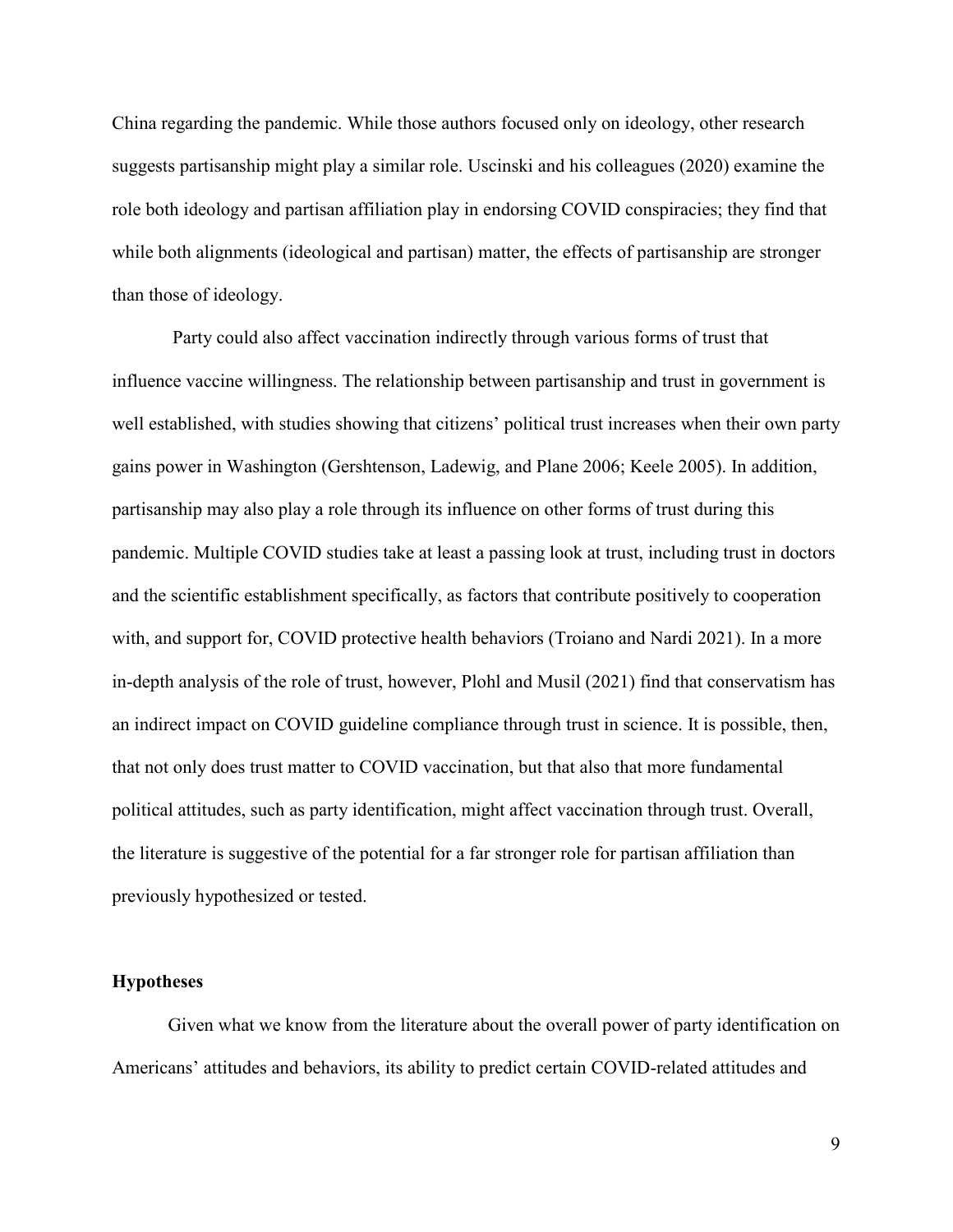behaviors, journalistic reports regarding red-blue differences in marginal vaccination rates, and preliminary evidence from epidemiological journals, we propose the following hypotheses about the impact of partisanship on COVID vaccination.

First, we are interested in partisanship's effects on actual behavior: who is or is not getting vaccinated?

*H1: Among those eligible for vaccination, greater Republican identification (less Democratic identification) will decrease the likelihood of being vaccinated, all else being equal.*

Second, not all people who are unvaccinated are necessarily unalterably opposed to vaccination. For example, some may simply not have found the time yet, or may be leaning towards it, or may be willing to be convinced. Therefore, it is useful to parse their relative willingness to get vaccinated in the future.

*H2: Among the unvaccinated, greater Republican identification (less Democratic identification) will predict lower expressed willingness to get vaccinated, all else being equal.*

Third, we also care about the potential impact that ordinary Americans might have in convincing *others* to get vaccinated. Research shows that people who are undecided on vaccination are more likely to listen to the advice of people they know personally (Kaiser Family Foundation 2021). In this case, someone who has already had the experience of being vaccinated could be a potential evangelist for vaccination, and thereby help to increase overall vaccination rates. Alternatively, a vaccinated person might not necessarily feel comfortable suggesting to friends that they get vaccinated. It is even possible that a vaccinated person might advise others *against* vaccination (e.g., based on an unpleasant experience). Because vaccine advice matters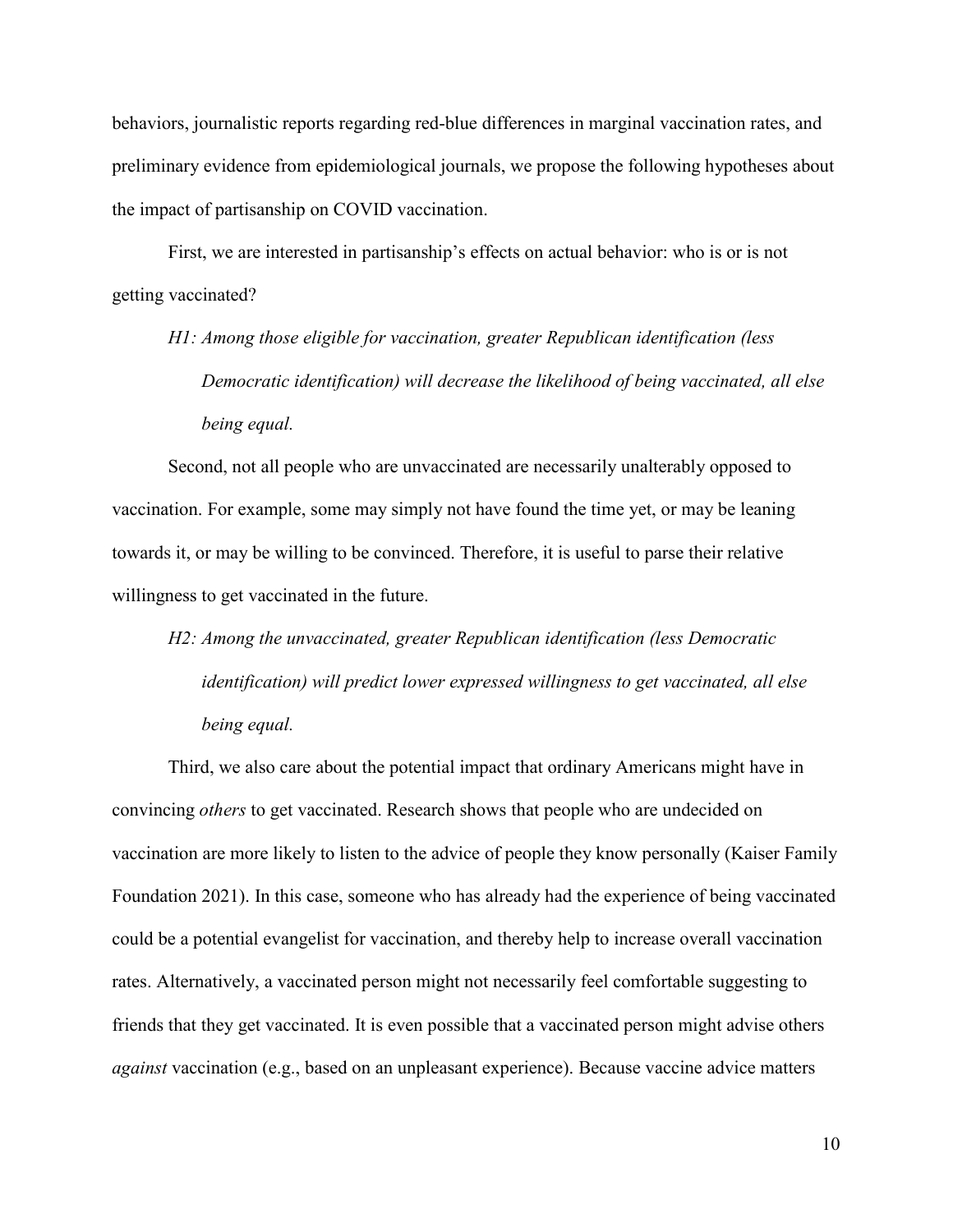and can theoretically vary even across those who are vaccinated, it is useful to analyze what type of recommendation vaccinated individuals would make to an unvaccinated friend who asked for their advice.<sup>[5](#page-11-0)</sup>

# *H3: Among the vaccinated, greater Republican identification (less Democratic identification) will predict less likelihood of recommending the vaccine to a friend, all else being equal.*

By "all else being equal", we mean that we expect that partisanship will directly affect these dependent variables after controlling not only for demographics, but also after controlling for the effects of Americans' other attitudes related to COVID, science, and vaccines, as discussed above. But evidence also suggests that partisanship also impacts attitudes on these COVID-related control variables themselves. In this case, partisanship may also have *indirect* effects on the dependent variables mediated through one or more of these other attitudes. For example, if identifying as Republican helps predict that a person will have less trust in science, and less trust in science has its own effect on willingness to be vaccinated, then partisanship could also affect vaccination indirectly via beliefs in science.

*H4: In addition to partisanship's direct effects on the dependent variables, it will also have indirect effects mediated through other explanatory variables that partisanship has been shown to affect: COVID concerns, vaccine conspiracies, and trust in government, science, and the medical profession.*

l

<span id="page-11-0"></span><sup>&</sup>lt;sup>5</sup> For unvaccinated individuals, we expect that the degree to which they might recommend the vaccine to a friend who asked for advice will largely be explained by their own degree of willingness to get vaccinated, leaving little room for independent effects of other variables, such as partisanship. Additional tests support this expectation.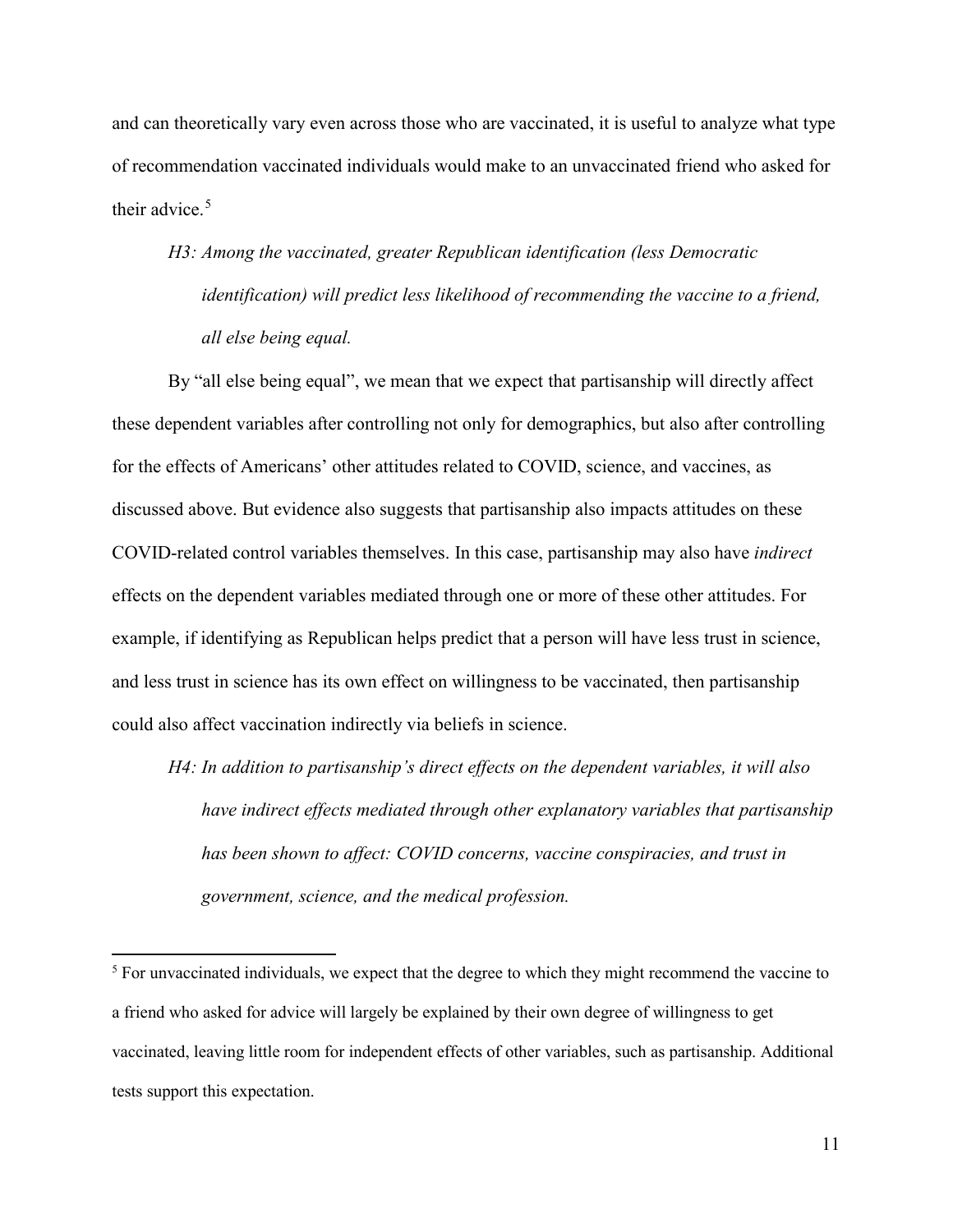#### **Data and Method**

 $\overline{\phantom{a}}$ 

To test these hypotheses, we employ data from two original surveys. Each survey is a fresh cross-section. The surveys were conducted March 15-26 and June 4-9, 2021, respectively —both *after* COVID vaccination had begun in the United States, but at two different stages of the vaccination effort.

The surveys were fielded by Qualtrics, using their panel of web survey vendors. While convenience samples for surveys are not always ideal, when using sample-matching procedures like those used by Qualtrics (and YouGov) they can provide accurate estimates of relationships among variables (e.g., Vavreck and Rivers 2008). In addition, research shows that relationships found in online panel surveys demonstrate external validity when compared to random sample surveys (Walter et al. 2018). For our surveys, potential respondents were sampled based on their age, sex, and race to closely match national census figures on these variables. The second survey differs from the first in that it contains only white, non-Latinx respondents.<sup>[6](#page-12-0)</sup> Demographic comparisons for each sample and the CPS are reported in Appendix A.

While the June survey was conducted only among white adults nationally, additional statistical tests (conducted using the March survey) suggest that the central findings of this study do not differ significantly across racial and ethnic groups. Marginal rates of vaccination and

<span id="page-12-0"></span><sup>&</sup>lt;sup>6</sup> The survey was conducted for purposes other than this article. Additionally, it was screened to match national measures on party affiliation to ensure enough Republicans in the sample, as convenience samples such as these frequently overrepresent Democrats. In the course of the survey, too many women were interviewed relative to men (the early response rate was so overwhelming it overrode the quotas), as a result, these data are also weighted slightly for sex (rather than excluding any responses).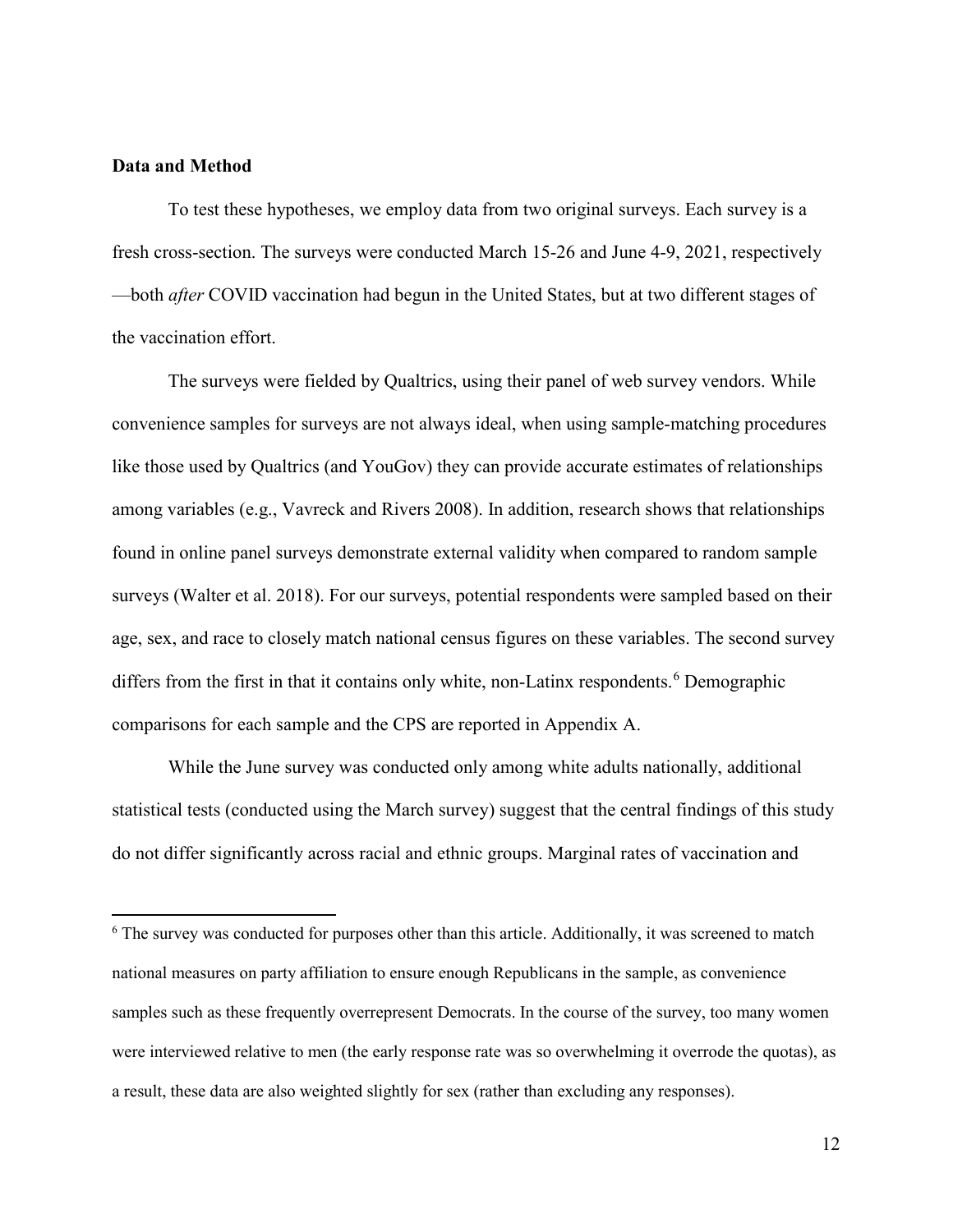associated attitudes may differ in important ways among these groups, a fact which is welldocumented in other literature, but the role of the predictors, including partisanship, is common to all of them. As a result, we have little reason to believe that relationships found in the second survey are any less reliable than those found in the first, despite the differences in samples.

Across the two surveys, we measure three different dependent variables—two repeated in each, one unique to the June survey. Both surveys asked all respondents whether they would be willing to receive the COVID vaccine, assuming the vaccine was free and available to them. Respondents could select from five options: definitely not, probably not, probably get, definitely get, or already received one or more doses of the vaccine. Answers to this question were then used to create two separate dependent variables: first, a dichotomous variable measuring whether or not a person had already received at least one vaccine dose ("vaccination"); second, (for those who did not report having received the vaccine) a four-point, ordinal variable capturing their degree of "vaccination willingness." Finally, the June survey asked all respondents what advice they would give a friend if the friend asked whether they should get vaccinated. Respondents could select from four options: advise to definitely not get, advise to probably not get, advise to probably get, advise to definitely get. Responses were used to create a four-point, ordinal variable ("vaccination advice"). For analysis of the dichotomous dependent variable (vaccination), we employ binomial logistic regression. For analysis of the ordinal dependent variables (willingness, advice), we employ ordered logistic regression.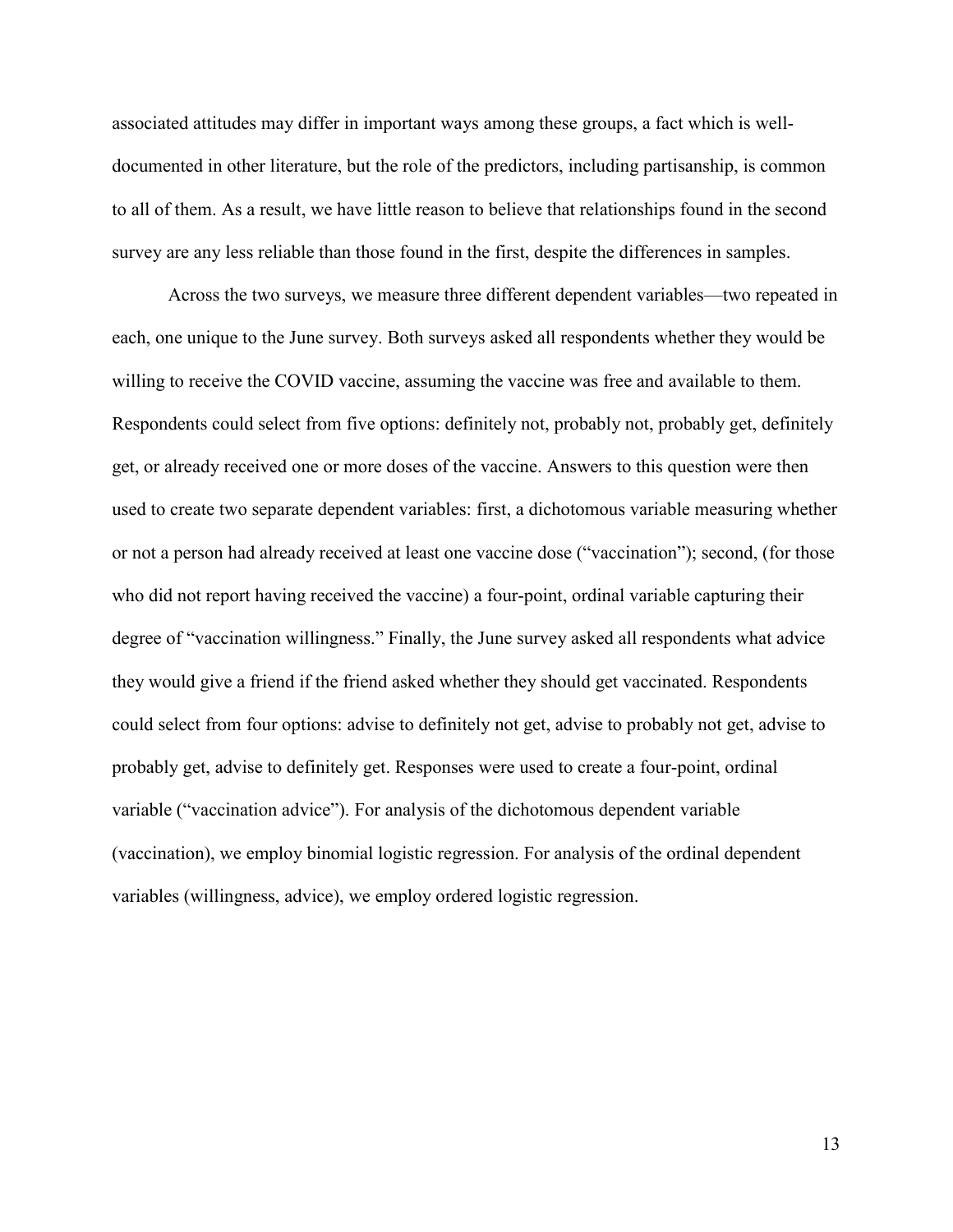The central independent variable of interest in this study is party identification. We measure this using a five-point scale ranging from strong Democrat to strong Republican (positive values indicate more Republicanism).<sup>[7](#page-14-0)</sup>

All models control for key demographic variables available in each survey. Specifically, both surveys control for age, education, and gender. The March survey additionally controls for Black and Latinx group membership, whether a respondent ever got tested for COVID, and whether a respondent personally knows someone who died from COVID. Because the June survey sampled only non-Latinx Whites, it does not contain or require controls for race or ethnicity. It did not ask respondents about COVID testing or deaths.

The analysis also includes various attitudinal measures that might affect COVID vaccine hesitancy, though many are unique to one survey or the other. The March survey includes measures of the degree to which respondents worry about *themselves* getting sick from COVID (egocentric or personal concern), and *other* Americans getting sick from COVID (empathetic or prosocial concern). The June survey asks respondents about their level of agreement or disagreement with two of the (among many) common myths about the Coronavirus vaccines: that they are being used to insert microchips into people, and that they can cause infertility. It also measures respondents' level of trust in doctors and their level of trust in scientists. Both surveys include a standard measure of trust in government.<sup>[8](#page-14-1)</sup> To facilitate comparison of effect

 $\overline{\phantom{a}}$ 

<span id="page-14-0"></span> $<sup>7</sup>$  The March survey asked a five-point Likert scale question, the June survey used a two-part branching</sup> format that combined to create a five-value scale. In both cases, the scale midpoint includes respondents who answered independent, other, or neither.

<span id="page-14-1"></span><sup>&</sup>lt;sup>8</sup> Other control variables were investigated, but not included in the final model. When tested in the models, religiosity and income were generally insignificant and did not improve model fit. Ideology was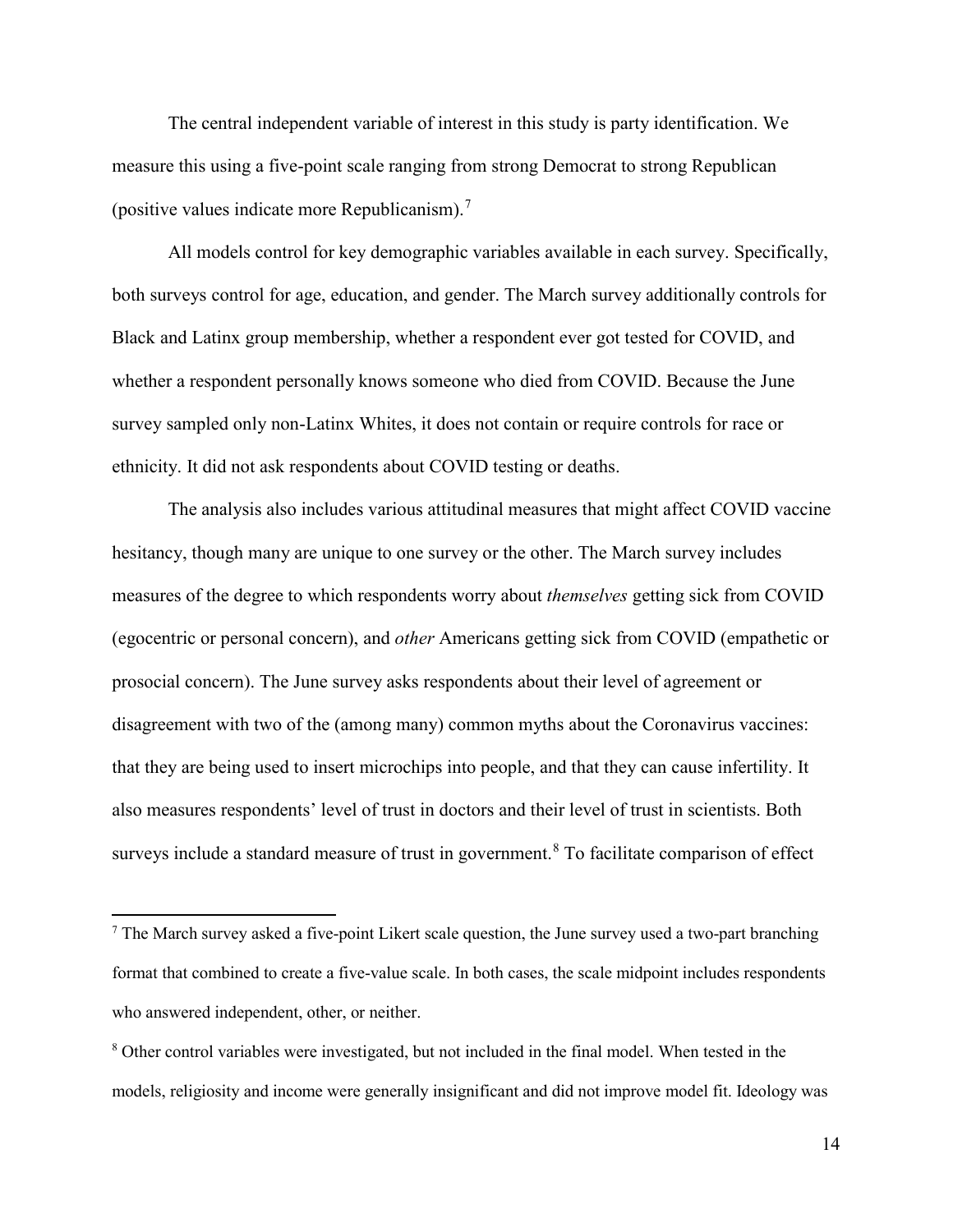sizes across these different predictors, all independent variables are normalized to range between 0 and 1.

#### **Analysis**

 $\overline{a}$ 

Hypothesis 1 regards partisanship's effect on vaccination behavior among those eligible for the vaccine. We are able to test this hypothesis with two different samples at two different stages of the vaccine rollout. For the March survey, conducted earlier in the rollout, we restrict this analysis to the 26.3 percent of the sample who clearly had been eligible for vaccination

decomposition proportions exceeding traditional thresholds for collinearity (Dormann et al. 2013) when added to the model. We based our decision to focus on partisanship rather than ideology on three factors. First, the literature finds that while partisanship is a stable, core political belief, ideology is less stable and more likely to itself be influenced by other issue attitudes (Campbell et al. 1960). Second, research demonstrates that the standard liberal-to-conservative Likert scale survey question is often misunderstood by respondents and therefore does not accurately capture the theoretical concept of ideology (Ellis and Stimson 2012). Third, empirical findings on vaccine attitudes suggest that partisanship matters more than ideology (e.g., Uscinski et al. 2020).

highly correlated with partisanship (March:  $r = .58$ ; June:  $r = .63$ ) and produced covariance-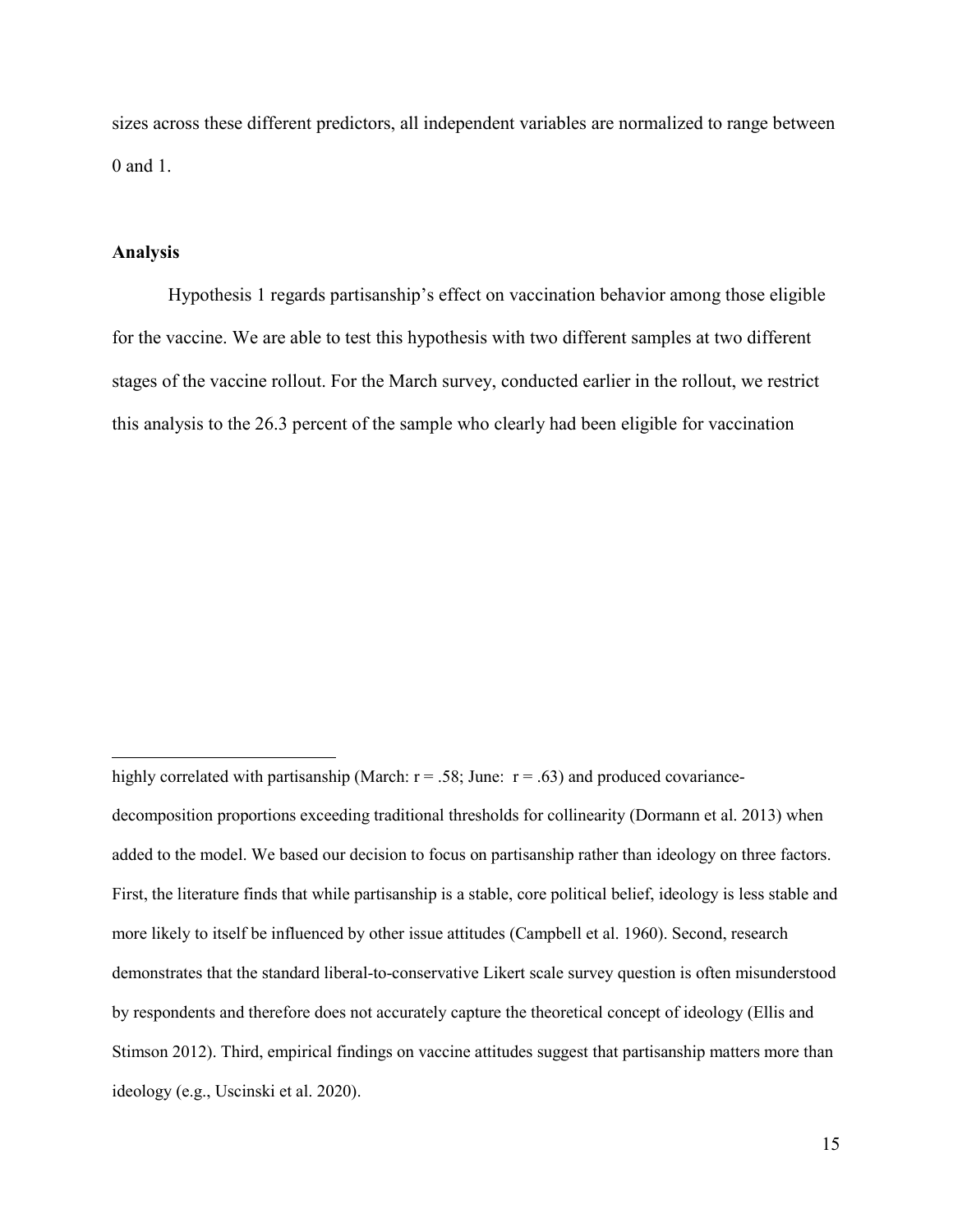based their state's eligible age groups.<sup>[9](#page-16-0)</sup> For the June survey, we include all survey respondents, since all adults have been eligible in every state since at least April 19.[10](#page-16-1)

Table 1 presents the results of the logistic regression analyses of respondents' vaccination status as explained by all of the relevant predictor variables available in each survey. The first set of data columns pertain to the March survey. The coefficients for the demographic control variables are mostly in the expected direction, though only two reach standard levels of statistical significance after considering respondents' political and COVID-related attitudes.<sup>[11](#page-16-2)</sup> The older a person is, the more likely they are to have gotten a shot. And, those who had been tested or personally knew someone who had died from COVID are more likely to have gotten themselves vaccinated. Interestingly, neither concern for oneself getting sick nor concern for other Americans getting sick is significantly related to vaccination—though the latter concern is in the expected direction and would be significant at the more permissive .10 level. Trust in government is in the expected direction, but is not statistically significant.

### [TABLE 1 ABOUT HERE]

 $\overline{a}$ 

<span id="page-16-0"></span><sup>9</sup> Data on state age-eligibility for March are from Gamble and Masson 2021. By April 19, all adults were eligible in every state. Many states also made immunocompromised citizens and/or certain types of frontline workers eligible. However, our surveys did not ask questions about these variables, so we take the conservative route of only analyzing vaccination among those *certain* to be eligible based on age. <sup>10</sup> Indeed, by April 30 vaccine supply was outpacing demand in the United States (Ratner 2021). Including a variable measuring of the *number of days* all adults had been eligible in each state has no substantive effect on the results.

<span id="page-16-2"></span><span id="page-16-1"></span><sup>&</sup>lt;sup>11</sup> Since the literature provides expectations regarding the direction of all effects, all significance tests are one-tailed.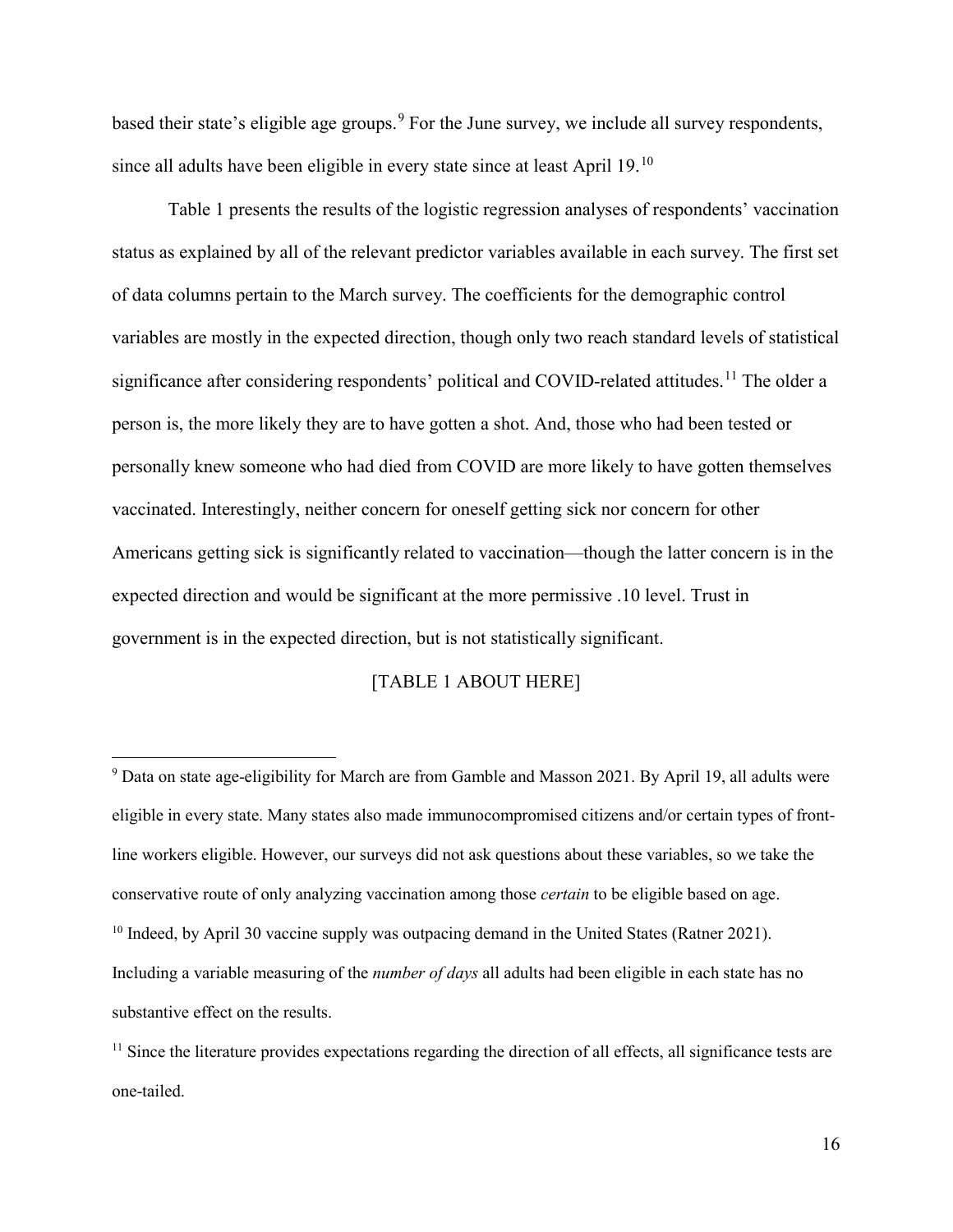The central interest of this study is on the power of partisanship to affect vaccination behavior. In this model, party identification is statistically significant and in the expected direction. The more Republican (less Democratic) a person's political leanings, the less likely they are to have gotten vaccinated, all else being equal. One way to assess the *substantive* power of party to predict vaccination is to translate the results of the model into specific probabilities.<sup>[12](#page-17-0)</sup> For Americans who were age-eligible for the vaccine and identically average in terms of all other predictors, the model predicts that a Democrat has a .58 probability of having been vaccinated (greater than an even chance) whereas a Republican has a .37 probability of having been vaccinated (substantially less than an even chance).

Another (albeit imperfect) way to assess the relative power of party to predict vaccination is to compare the size of coefficients in the model. Since all variable scales were normalized to range from 0 to 1 before entry into the model, each coefficient captures the relative effect on vaccination of being at the highest value of that variable as opposed to the lowest value. So, in this survey, we can observe that being a strong Republican as opposed to a strong Democrat is associated with a difference in the likelihood of vaccination (-.832 coefficient) that is slightly larger than the difference associated with not knowing as opposed to knowing someone who died from COVID (.681 coefficient). At the same time, neither of these variables carries the same predictive power as the difference between being at the bottom of the age range versus the top of the age range (6.251 coefficient).

 $\overline{\phantom{a}}$ 

<span id="page-17-0"></span> $12$  In logistic regression, the predicted probability for each value of a variable depends on the specific values of every other independent variable in the model. Here, we hold all other variables constant at their average value.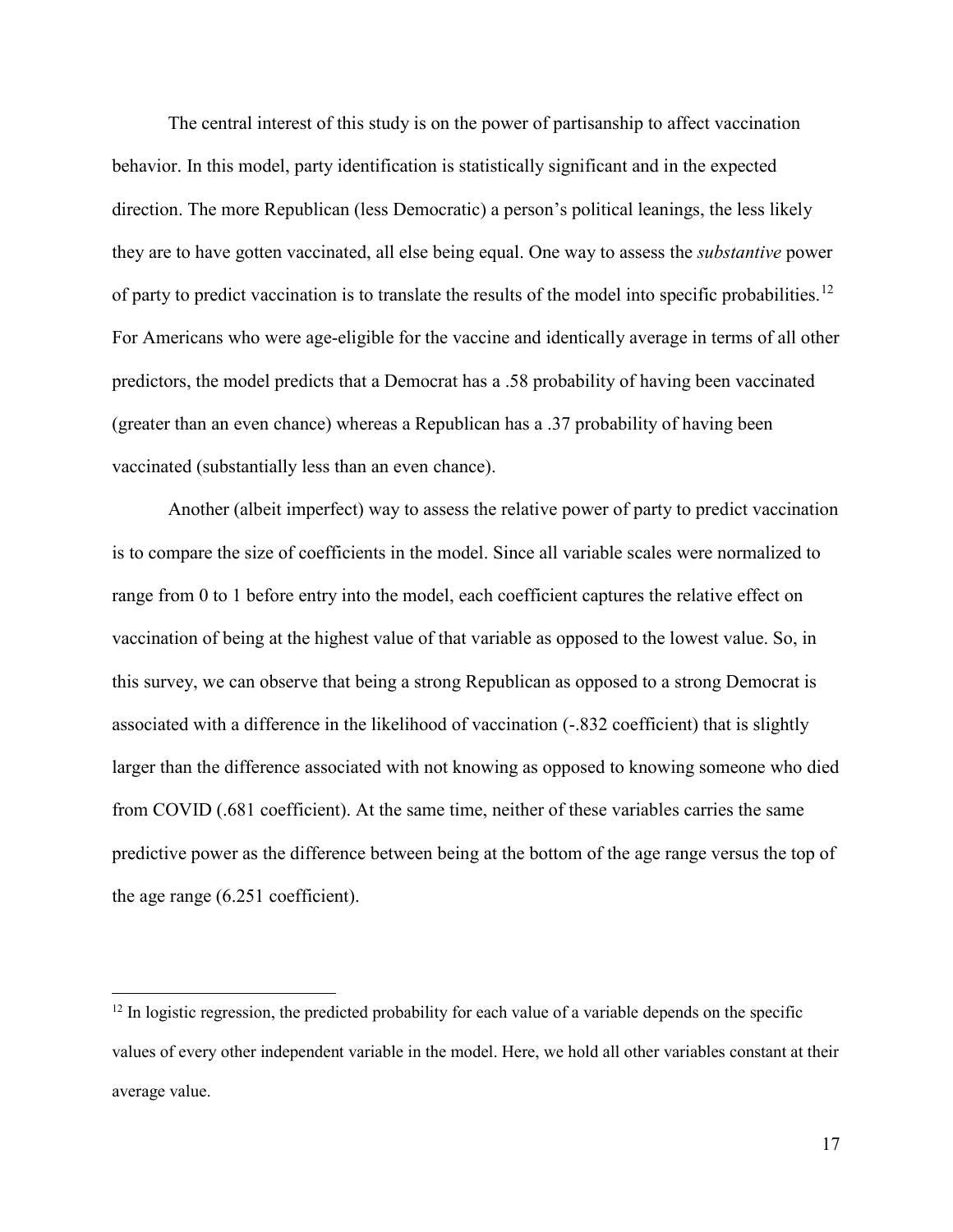The vaccination model in the June survey provides an even better fit to the data than the March model. Here, not only are all the variables in the expected direction, most of them are also statistically significant. Among the demographic variables, being older, having more formal education, and being male all predict a greater likelihood of vaccination. The June survey did not measure concern for one's self or others getting sick from COVID (variables that were not significant in the March model). However, it did contain other vaccine-related measures. Belief in the conspiracy theory that the COVID vaccine is used to inject microchips into people and in misinformation about the vaccine causing infertility are each significantly associated with a lower likelihood of getting vaccinated. Trust in doctors and other medical professionals is positively and significantly associated with vaccination. Trust in scientists, while in the expected direction, does not reach statistical significance. Given that the federal government had been deeply involved in funding vaccine development, approving vaccines, and distributing them to the states, it is not surprising that greater trust in the federal government also predicts a greater likelihood of getting vaccinated.

More interesting is that even after controlling for all demographic differences, the significant effects of trust in doctors and government, and beliefs about the vaccine itself, partisanship remains a significant, independent predictor of vaccination. Based on the estimates in the June survey, for the otherwise average white American, a Democrat has a .53 probability of being vaccinated, while a Republican has only a .39 probability. Comparing the coefficients of the normalized variables, partisanship has less independent predictive power than variables such as trust in doctors and government, beliefs about microchips and infertility from vaccines, and, especially, age. Nevertheless, its power appears to nearly identical to that of the full educational attainment scale. More specifically, the predictive difference between being a Democrat versus a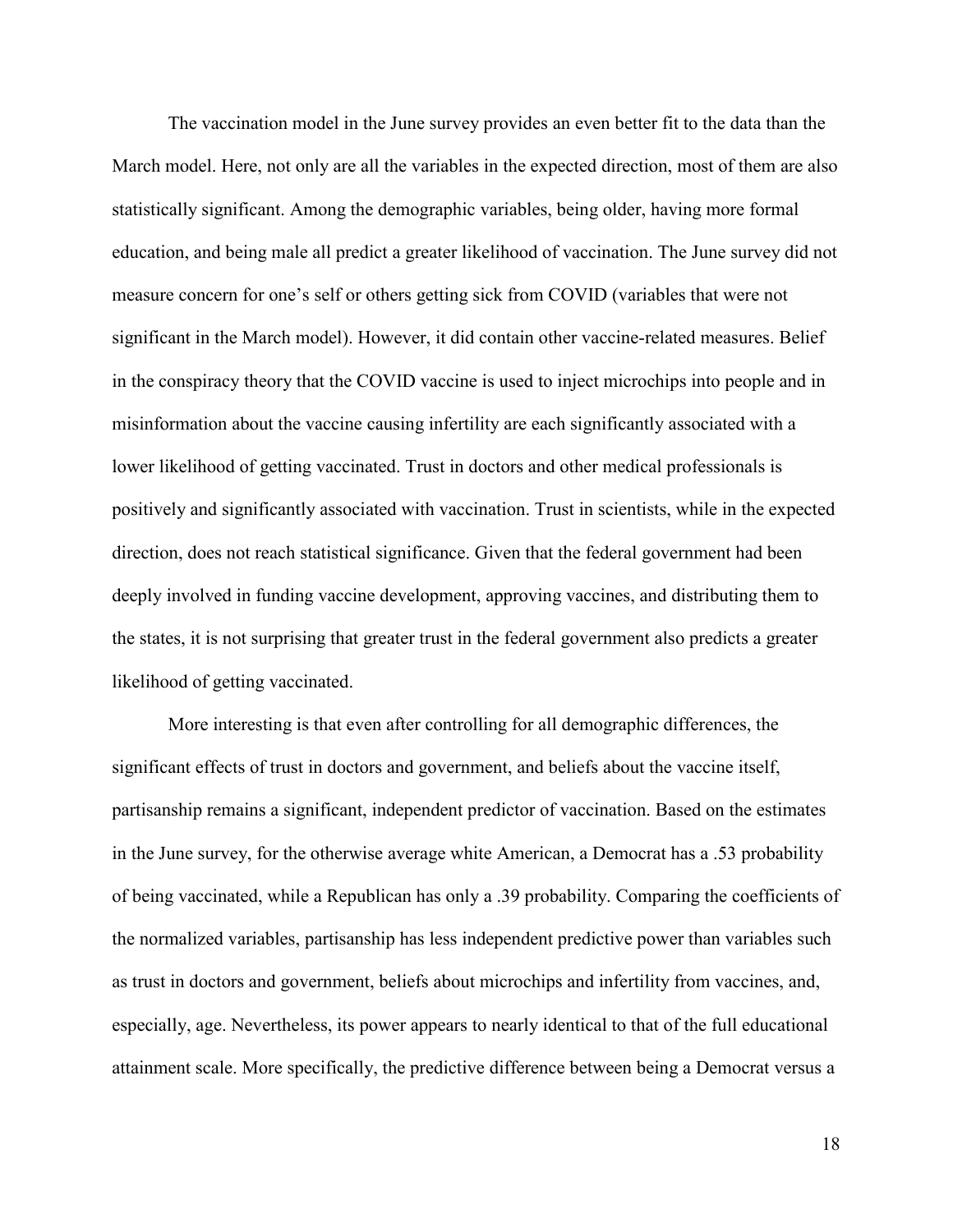Republican is comparable to the difference between having a post-graduate degree versus having never completed high school. Overall, despite the differences between each model in terms of the sample, timing, and control variables, the findings in Table 1 are reassuringly consistent regarding the power of partisanship to predict vaccination behavior.

Having established that party predicts vaccination behavior, the analysis now turns specifically to the unvaccinated<sup>[13](#page-19-0)</sup>, and explaining variation in their willingness to eventually get a shot. The dependent variable has four options ranging from "definitely not get" to "definitely get." Table 2 presents the results of the ordered logistic regressions.

### [TABLE 2 ABOUT HERE]

The control variables behave relatively consistently and largely as expected across both surveys. The variables for education, sex, and trust in government are all significant and in the expected direction in both models. Having removed from the analysis those respondents who had already gotten vaccinated, age ceases to play a significant role in vaccine willingness in either survey. In contrast to Table 1's analysis of vaccination behavior, here, being Black as well as both egocentric and empathetic concern over COVID are statistically significant in the March survey. In the June survey, misinformation about infertility is again significant, though beliefs about microchips are not. Trust in medical professionals is no longer significant, but trust in scientists is significant in predicting willingness.

Similar to partisanship's role in the analysis of actual vaccination, here it is also a significant predictor of the willingness of the unvaccinated to consider getting a shot. Based on

 $\overline{\phantom{a}}$ 

<span id="page-19-0"></span><sup>&</sup>lt;sup>13</sup> Defined as never having received any COVID vaccine shot. In the March survey, 75 percent of respondents had not received a shot yet (includes both eligible and not-yet eligible; an "eligibility" variable has no effect in the model). In the June survey, 54 percent had not received a shot.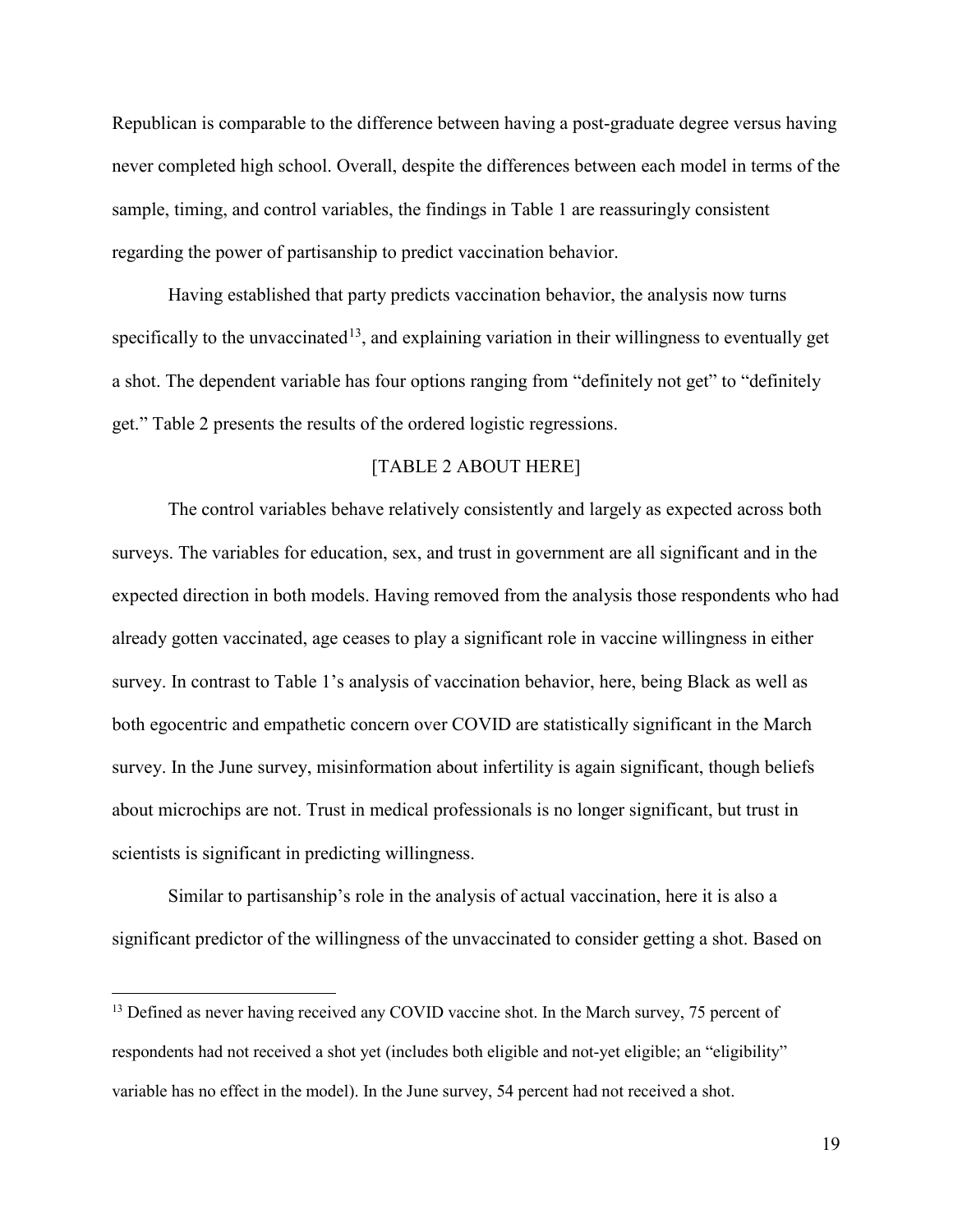these models in Table 2, Figures 1a and 1b present a graphical representation of the predicted probabilities of vaccine willingness among Democrats as opposed to Republicans in both the March analysis (all adults) and the June analysis (white adults only). In both cases, Republicans have a higher probability than Democrats of feeling that they probably or definitely would *not* get the vaccine, and Democrats have a much higher probability than Republicans of feeling that they definitely *would* get the vaccine. Collapsing the responses into leaning for or against vaccination, in the March analysis Republicans have a .34 lower probability than Democrats of leaning towards vaccination, and in the June analysis they have a .27 lower probability.

#### [FIGURES 1A AND 1B ABOUT HERE]

In relative terms, the power of party affiliation to predict vaccine willingness is not as large as that of trust in government, based on coefficient size in both models. On the other hand, the power of party is again at least as large as the power of education. More specifically, being a strong Republican as opposed to a strong Democrat predicts about the same difference in vaccine willingness as does having less than a high school education versus holding post-graduate degree.

The final dependent variable measures what recommendation vaccinated Americans would (hypothetically) give to a friend asking for advice about whether to get the COVID vaccine. This question was only asked on the June survey.

Table 3 presents the results of the analysis of vaccine advice. All of the control variables are in the expected direction, though only beliefs about infertility and trust in scientists and in government reach statistical significance.

[TABLE 3 ABOUT HERE]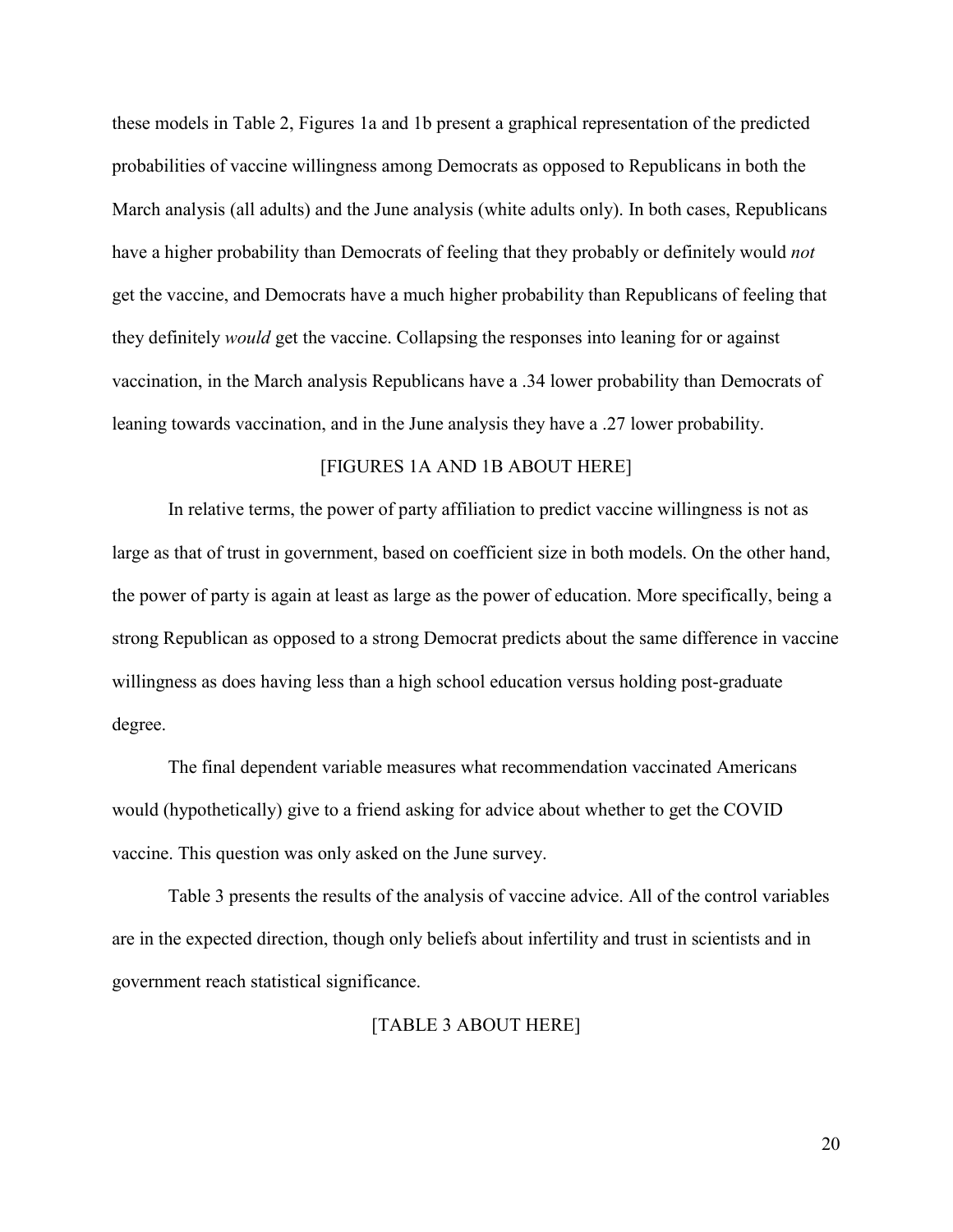Of particular interest, the results find a significant and substantive role for partisanship. Over and above all the controls, partisanship still helps to predict how forcefully an individual would recommend to a friend that they be vaccinated. Figure 2 translates this effect of partisanship into probabilistic terms. For two Americans who are exactly the same on all other demographic and attitudinal variables—including both having personally decided to get vaccinated—it is not too surprising to find relatively small partisan differences in vaccine advice to a friend. Nevertheless, being a Republican as opposed to a Democrat does predict a .15 lower probability of advising a friend to "definitely get" the vaccine (.88 vs. .73). Finally, in relative terms, the explanatory power of partisanship in Table 3 is slightly smaller than that of an individual's degree of trust in scientists.

#### [FIGURE 2 ABOUT HERE]

Overall, across two different survey samples at two different time periods and three types of dependent variables, and in the presence of a wide range of demographic and attitudinal controls, partisanship demonstrates its own unique power to predict Americans' vaccine behavior and preferences.

#### *Partisanship's effect through other predictors*

While it is impressive that partisanship has a clear role to play in an area that might ordinarily be considered a purely personal health issue, the findings above may actually understate the full scope of its role in this area. That is because the models presented in the previous section assume that each of the attitudes included as control variables were formed independent of a person's partisanship. Given what we know about the power of political party in America, that seems like an overly strong assumption.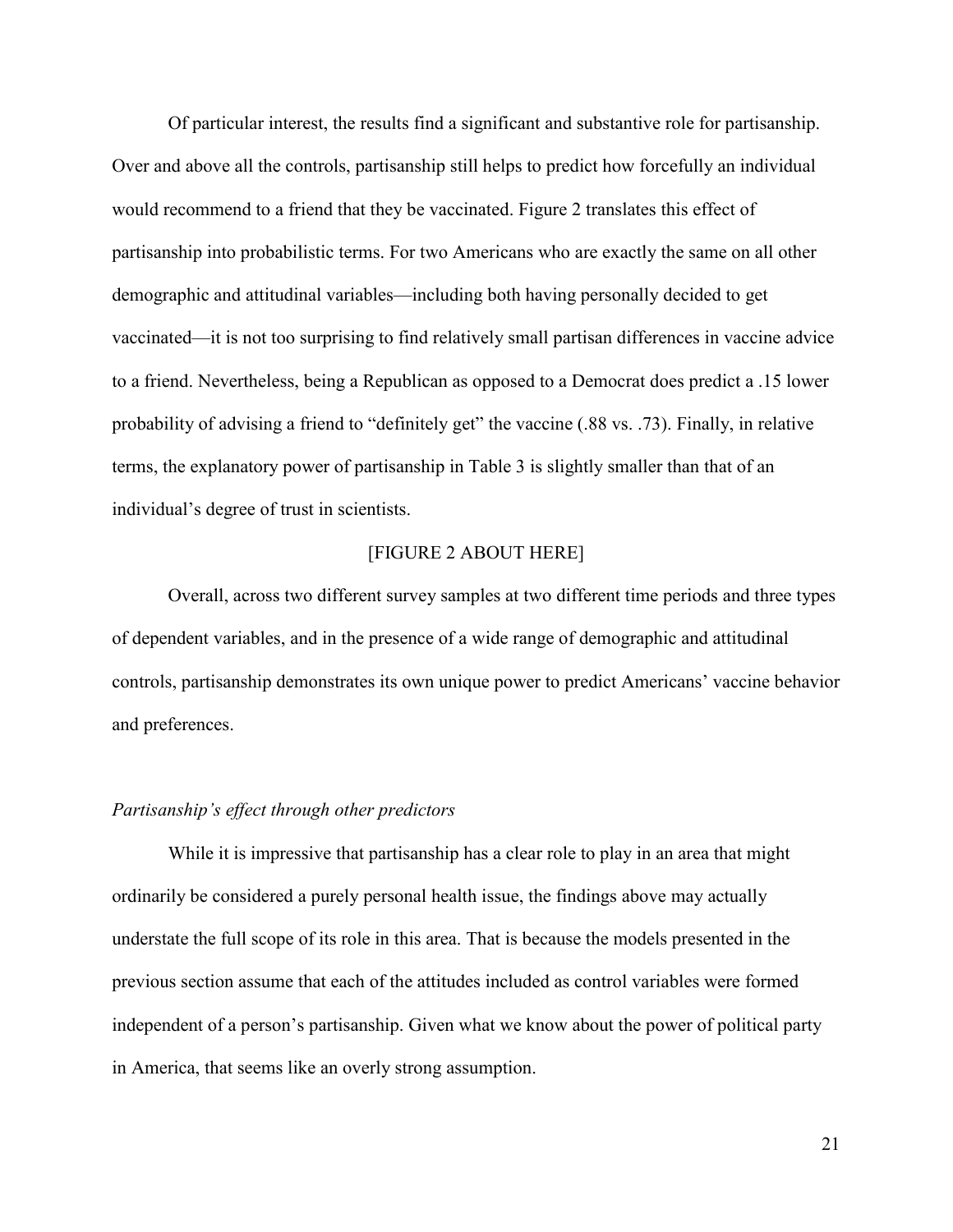In particular, the literature reviewed earlier in this paper indicates that partisanship likely influences attitudes such as concern over COVID, vaccine conspiracies, trust in government and trust in scientists and medical professionals. If these variables are themselves influenced by partisanship, then in Tables 1, 2, and 3 they may be absorbing some of the predictive power that party affiliation would have otherwise had without these controls. More realistically, the *total* predictive power of partisanship on, say, vaccination, should include both its "direct" effect represented by the party coefficient itself—plus an "indirect" effect—captured in the portions of the coefficients for these other attitudinal variables that are attributable to party.<sup>[14](#page-22-0)</sup>

To investigate further, we conduct a mediation analysis to determine the potential significance of any indirect effects of party through these attitudinal predictors.<sup>[15](#page-22-1)</sup> Specifically, we employ Hayes's PROCESS macro (version 3.5, model 4), which estimates and provides bootstrap confidence intervals for indirect effects in multiple mediators within the same model (Hayes 2017).

 $\overline{a}$ 

<span id="page-22-0"></span><sup>&</sup>lt;sup>14</sup> This line of thinking assumes that a person's party identification is formed prior to vaccine attitudes and behaviors and is not itself a product of those attitudes. To the extent this is not true, it would not be fully accurate to label such relationships as indirect effects of party. The data used in this study are not temporal in nature, so this assumption cannot be tested directly here. However, the literature overwhelmingly supports the notion that party identification is formed early in life and is largely stable, particularly in the short term (e.g., Green, Palmquist, and Schickler 2002).

<span id="page-22-1"></span><sup>&</sup>lt;sup>15</sup> We focus on significance rather than size both because there is scholarly disagreement on the appropriate way to discuss the latter (Preacher and Kelley 2011), and because we do not make any specific claims about the size of indirect effects.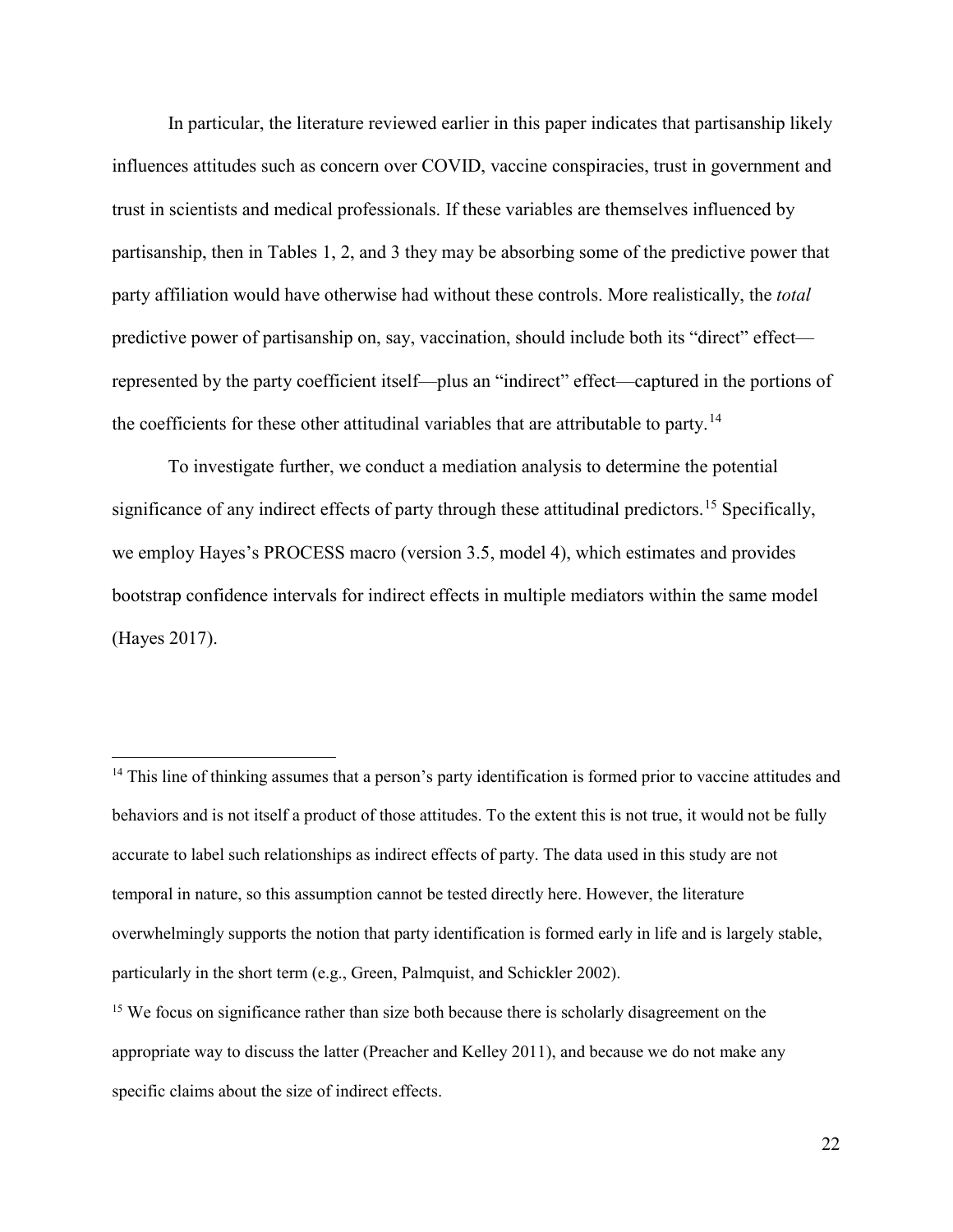The results of the mediation analysis for each model are summarized in Table 4 (additional detail provided in Appendix B). While the significance of specific indirect effects varies from model to model, table 4 provides ample support for the idea that in addition to the direct effects of partisanship on vaccination attitudes that were already shown, partisanship likely also has indirect effects through its influence on other predictive attitudes (which are likely to have formed *after* one's party identification).

### [TABLE 4 ABOUT HERE]

Among the predictors that are identified most often across the models as significant mediators of partisan effects is the belief that the COVID vaccine causes infertility (significant mediation in all three models that included it). Though not determinative, this observation is consistent with a narrative in which one of the reasons Republicans may be more vaccinehesitant is that they are more likely than Democrats are to come across this misinformation and/or to believe it,<sup>[16](#page-23-0)</sup> and in turn this mistaken belief leads to vaccine hesitation. To a lesser extent, a similar dynamic may be at work regarding the belief that the vaccine injects microchips into people—a variable that displays a significant indirect effect of party in one out of three models.

Another predictor that displays fairly consistent indirect effects is trust in government (three of five models). This finding is consistent with a narrative in which one of the reasons Republicans are more vaccine-hesitant may be that they are more likely than Democrats are to mistrust the federal government now that Democrats control it (Gershtenson, Ladewig, and Plane 2006; Keele 2005); and since the federal government is overseeing COVID vaccine funding and approval, this distrust in government adds to their hesitation to get vaccinated.

l

<span id="page-23-0"></span><sup>&</sup>lt;sup>16</sup> Similar evidence is reported by Yee (2021).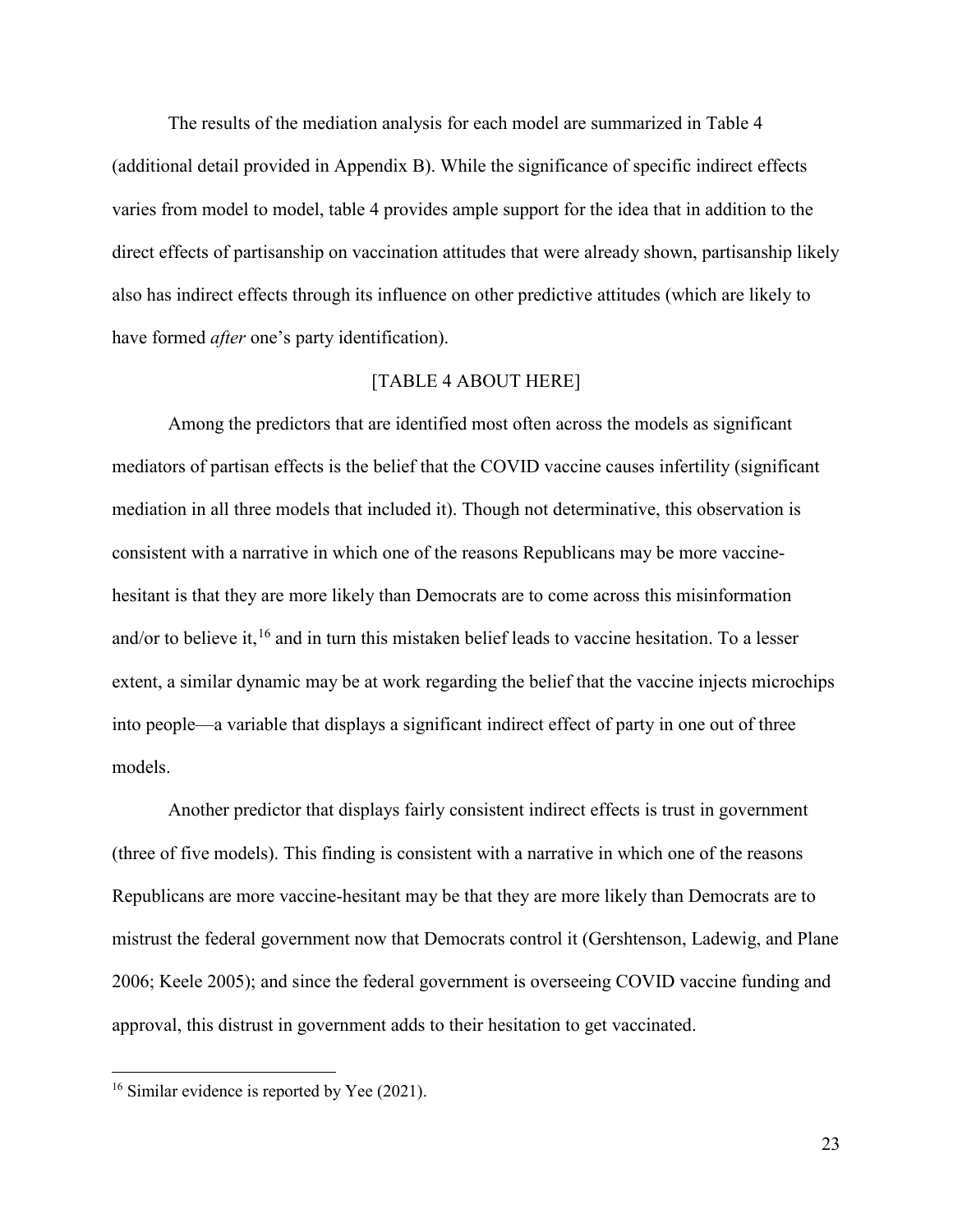Though less consistently across the models, even trust in scientists (two of three models) and in doctors (one of three models) appear to carry some indirect effect of partisanship. During the pandemic and the 2020 election, Democratic leaders and candidates made a point of emphasizing their trust in science and medical professionals—groups that were actively promoting vaccination as an eventual solution to COVID. Perhaps as a result, in the general public, Democrats are more likely than Republicans to report trusting these groups. In the June survey, among whites, 46% of strong Democrats report trusting scientists compared to only 11% of strong Republicans ( $\gamma = -.36$ ; p<.001), and the partisan difference in trusting doctors and medical professionals is 16 points ( $\gamma = -.14$ ; p<.001).<sup>[17](#page-24-0)</sup> In turn, this trust leads them to be more supportive than Republicans are of vaccination.

#### **Discussion**

l

As the United States continues to fall short of its COVID vaccination goals, understanding the impediments to those goals is of utmost importance. While existing research has taken us some way in understanding vaccine hesitancy, its dated quality in this everchanging pandemic calls for more investigation. Additionally, while talking heads, polls, and aggregate evidence point to partisan divides in vaccine willingness, we still do not understand the full potential of our nation's partisanship to affect potentially life-saving choices.

This article is an attempt to begin to uncover the full extent of the effect that party affiliation is having on vaccine willingness. We have found that party affiliation has both direct and indirect—through COVID concern, misinformation and conspiracy thinking, and trust of the government and the medical and scientific communities—effects on actual self-reported

<span id="page-24-0"></span><sup>&</sup>lt;sup>17</sup> Also see Funk, Kennedy, and Johnson 2020.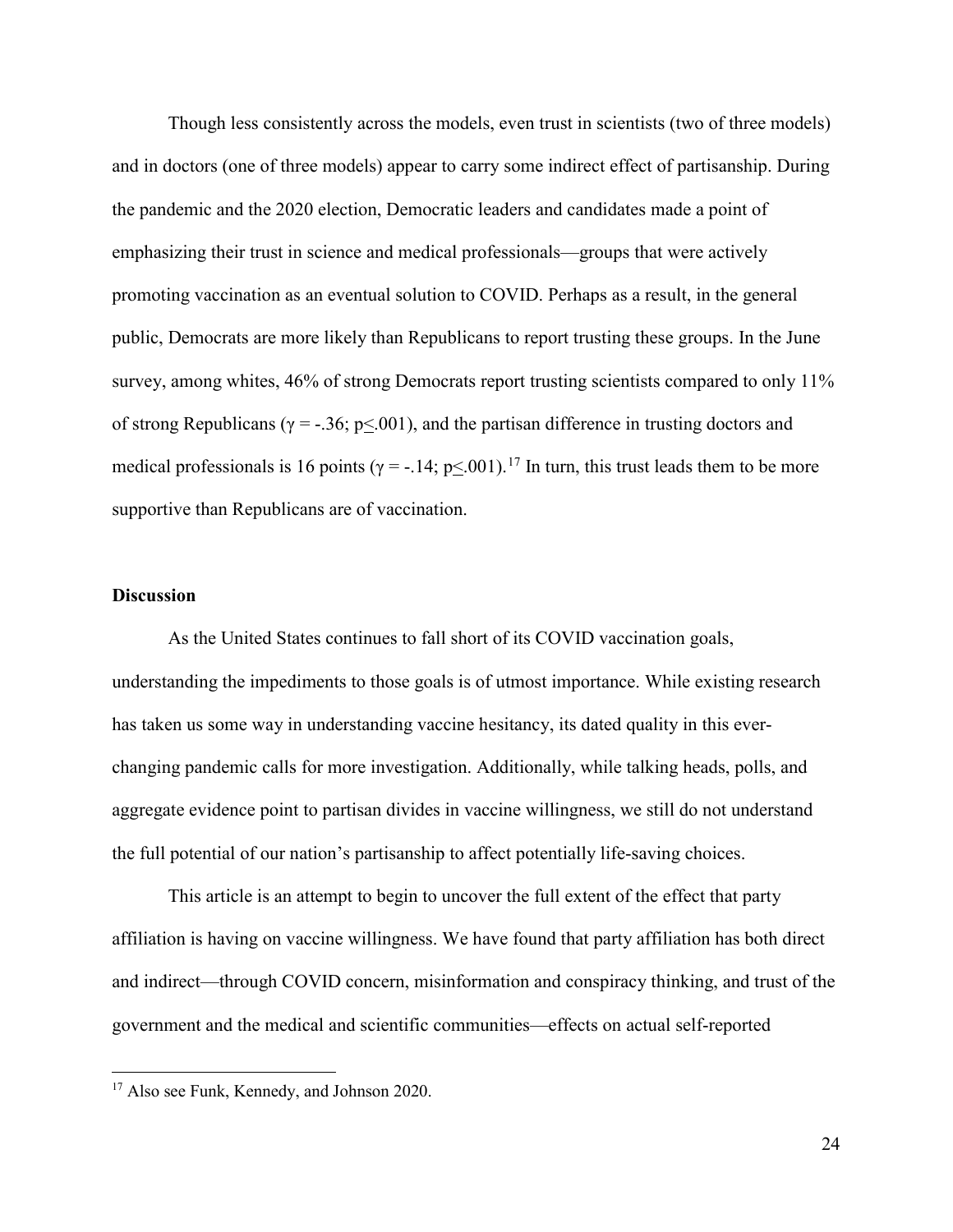vaccination, vaccination willingness, and willingness to advise friends to get the vaccine. In all cases, Democrats are significantly more willing and likely to get vaccinated than are Republicans and those unaffiliated with a party.

This reality holds serious implications for the country's ability to boost vaccination rates. While the government is trying to boost vaccination rates in communities of color and those of low incomes, [18](#page-25-0) where rates have been low, relatively little *partisan* outreach has been made. President Biden has made some effort to overcome the partisan messaging surrounding vaccines by arguing they are not a partisan issue,  $19$  but it is unclear whether federal or state administrations understand the full depth and breadth of the partisan aspect of hesitancy. As our study demonstrates, party is tied up with multiple other factors that also need addressing, including vaccine misinformation and lack of trust. More prominent outreach from leading Republican figures may be necessary to help make up the partisan deficit. In fact, in a study using the prisoner's dilemma game, Powdthavee and colleagues (2021) find that individuals are more likely to cooperate when the person they were playing against was of the same party affiliation. Combining this insight with our study's findings, perhaps in-group attitudes could be activated to encourage Republicans to accept the vaccine.<sup>[20](#page-25-2)</sup>

The results also build upon an extensive literature on partisanship and polarization in American politics. Although it is widely agreed that elites have polarized along party lines, some controversy remains regarding the degree of polarization in the general public. Rather than looking merely at hypothetical preferences on abstract public policy questions, we have

 $\overline{\phantom{a}}$ 

<span id="page-25-0"></span><sup>&</sup>lt;sup>18</sup> For example, see New York State Governor's Press Office 2021.

<span id="page-25-1"></span><sup>19</sup> Pager, Sun, and Wagner 2021.

<span id="page-25-2"></span><sup>&</sup>lt;sup>20</sup> Though we also recognize there may be limits to this approach (e.g., Smith 2021).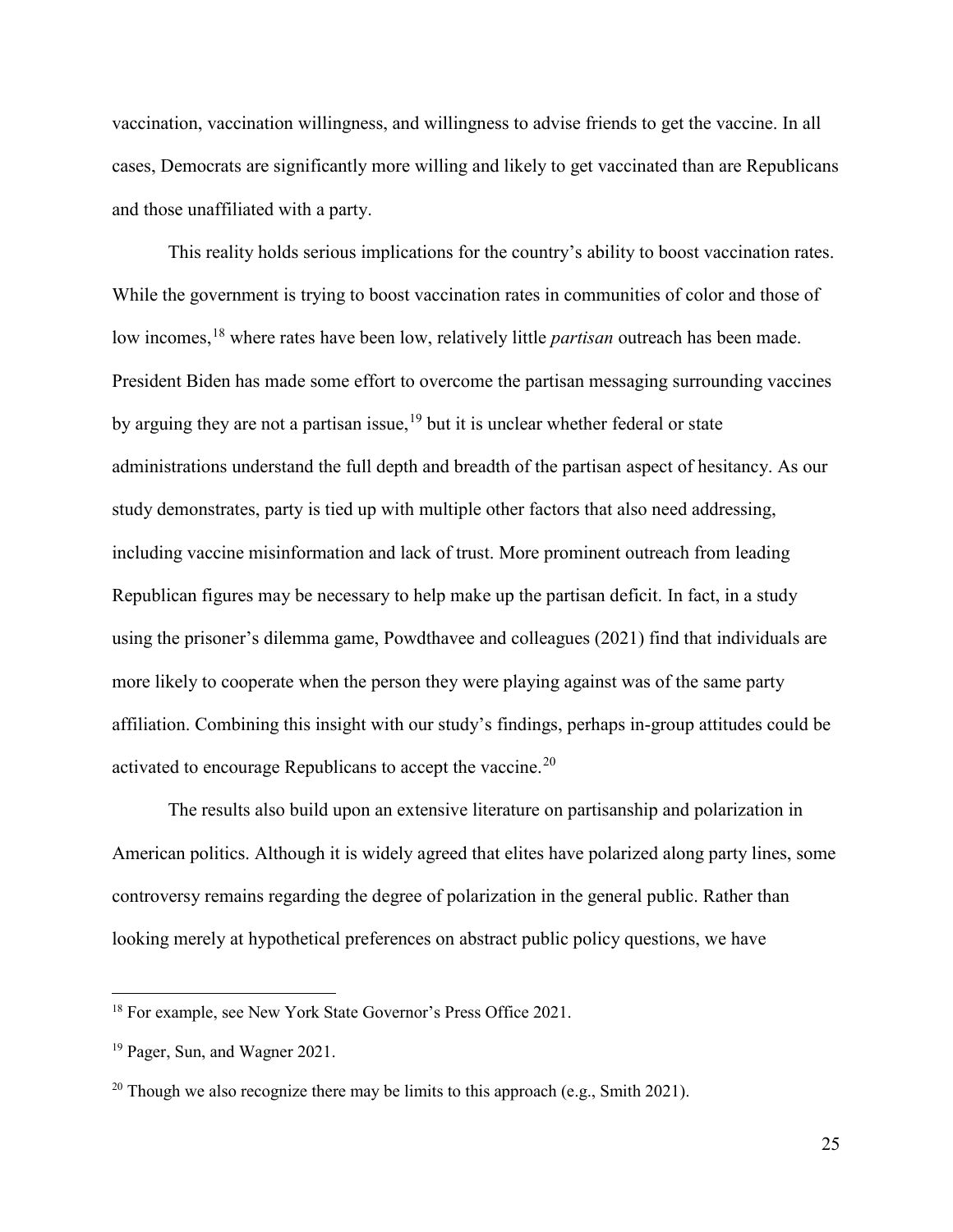examined actual behavior on a real-world, high stakes question: the decision of whether or not to vaccinate against a deadly and contagious virus that is present in every community in the country. The fact that the predictive power of partisanship is found to be robust in the presence of multiple demographic and attitudinal controls adds another piece of evidence in support of the idea that the partisan divide in the general public is very real and meaningful.

This study is certainly far from definitive, and it has its own drawbacks. First, we cannot claim that any of the models provides a *comprehensive* picture of all possible predictors of vaccination willingness. Rather, the models are designed primarily to test the effects of the political aspect that existing literature indicates might matter most: party affiliation. We have attempted to control for other potential effects that previous studies have demonstrated are important, including demographic factors, but the controls are not fully consistent across both surveys, and there may still be other factors for which we did not control. Another drawback to our study is that our second survey includes only white respondents. While we still believe it contains valuable information, and the evidence is strikingly consistent with that from our first survey, an ideal analysis vaccine willingness would include all races and ethnicities.

Despite any flaws, we hope that by conducting an in-depth, scholarly study we can draw attention to the seriousness of the party divide on vaccine willingness. In political science we have become somewhat used to the America's polarization, but in this situation that polarization may be resulting in a risk to people's health and lives.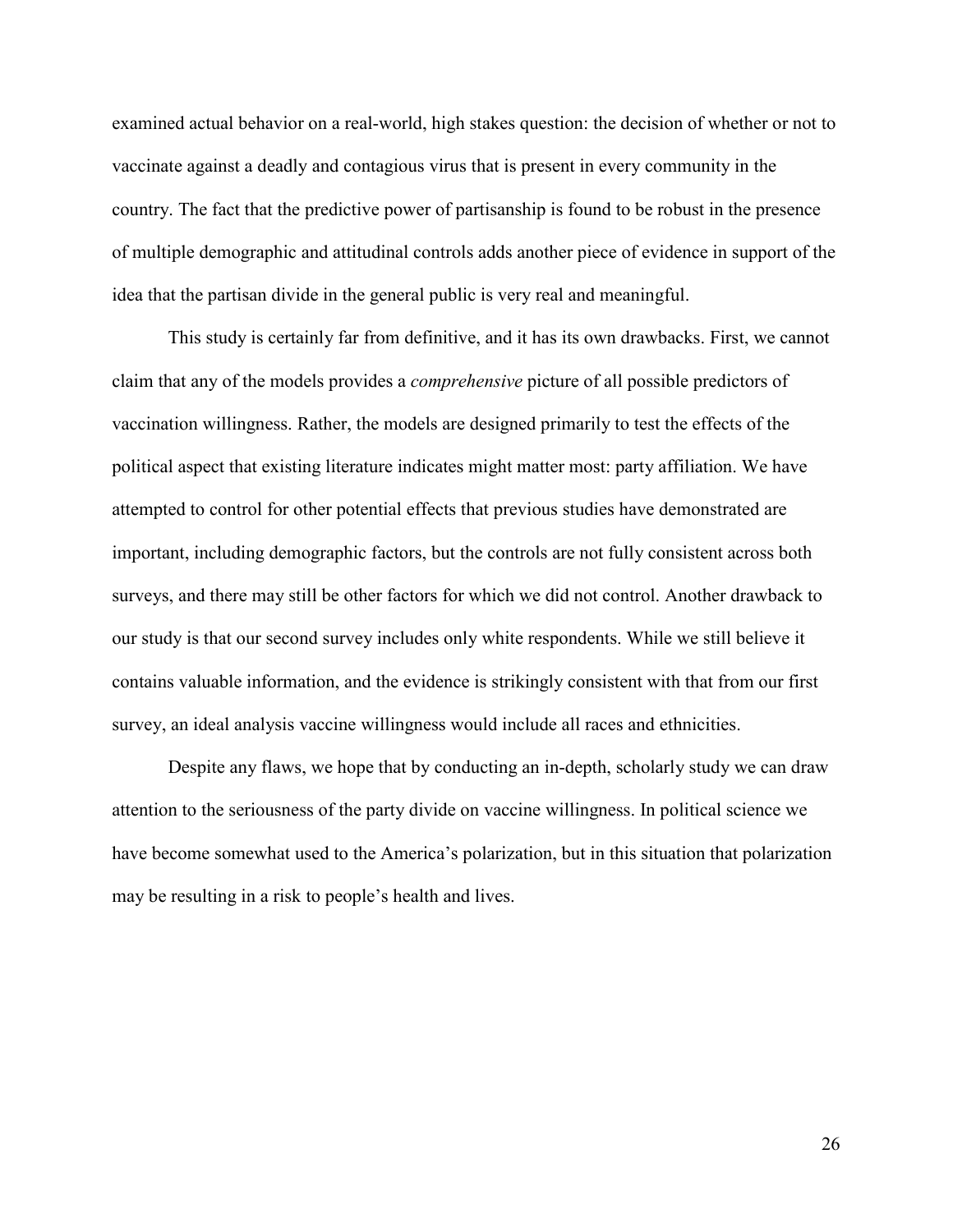#### **References**

- Abramowitz, Alan I., and Kyle L. Saunders. 1998. "Ideological Realignment in the U.S. Electorate." *The Journal of Politics* 60 (3):634-52.
- Benis, Arriel, Abraham Seidmann, and Shai Ashkenazi. 2021. "Reasons for Taking the Covid-19 Vaccine by US Social Media Users." *Vaccines* 9 (4): 315.
- Bruine De Bruin, Wändi, Htay-Wah Saw, and Dana P. Goldman. 2020. "Political Polarization in US Residents' Covid-19 Risk Perceptions, Policy Preferences, and Protective Behaviors." *Journal of Risk and Uncertainty* 61 (2):177-194.
- Callaghan, Timothy, Ali Moghtaderi, Jennifer A. Lueck, Peter Hotez, Ulrich Strych, Avi Dor, Erika Franklin Fowler, and Matthew Motta. 2021. "Correlates and Disparities of Intention to Vaccinate against Covid-19." *Social Science & Medicine* 272:113638.
- Campbell, Angus, Philip E. Converse, Warren E. Miller, and Donald E. Stokes. 1980. *The American Voter*. Chicago: University of Chicago Press.
- Caputo, Marc. 2021. "Poll: Majorities Support Vaccine, Mask Mandates but not Republicans." Politico.com, Ausust 11, 2021. Retrieved August 24, 2021 (https://www.politico.com/news/2021/08/11/majorities-support-vaccine-mask-mandatesrepublicans-503506).
- Carlsen, Audrey, Pien Huang, Zach Levitt, Daniel Wood. 2021. "How Is The COVID-19 Vaccination Campaign Going in Your State?" NPR.org. Retrieved September 1, 2021 (https://www.npr.org/sections/health-shots/2021/01/28/960901166/how-is-the-covid-19 vaccination-campaign-going-in-your-state).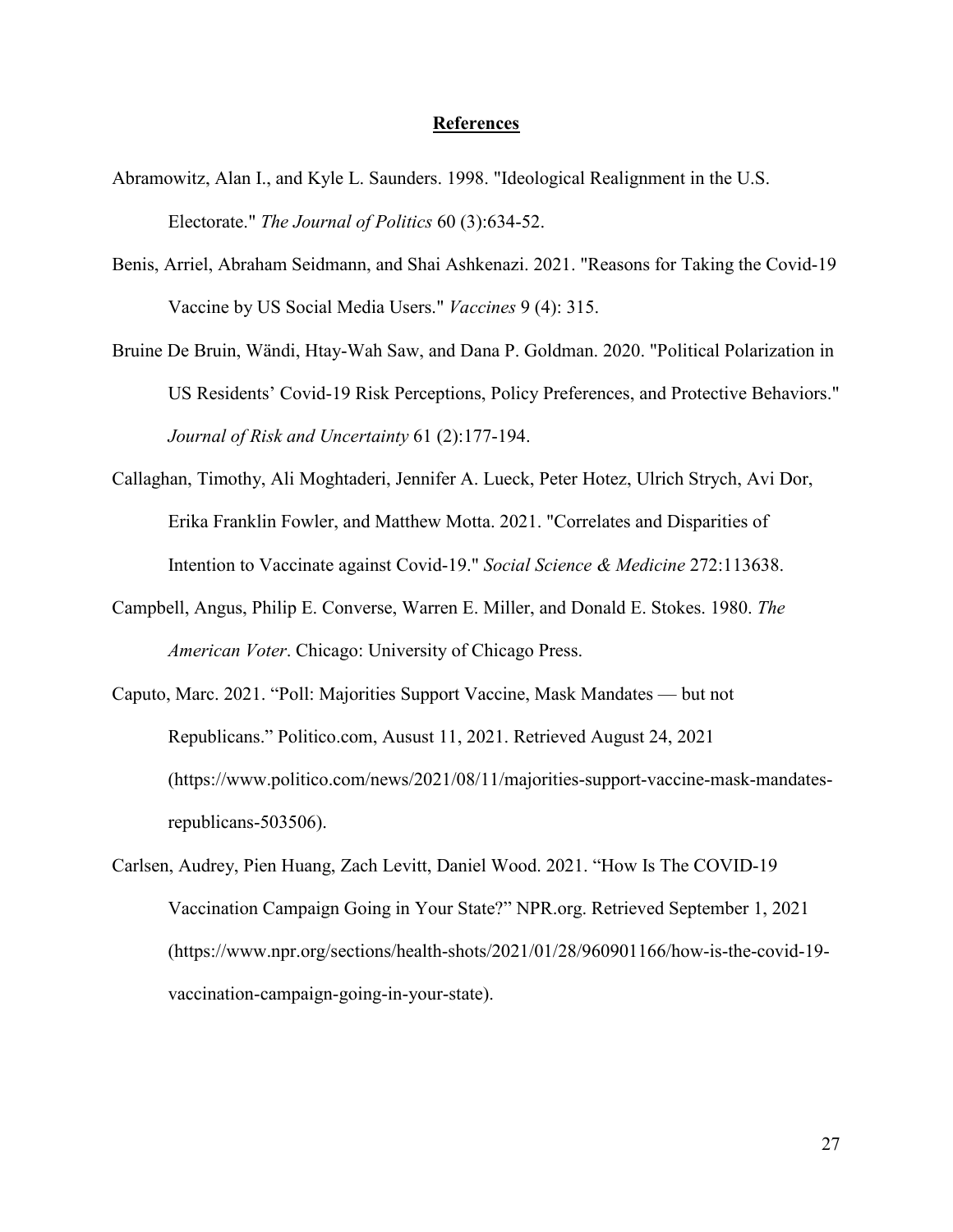- Constantine, Norman A., and Petra Jerman. 2007. "Acceptance of Human Papillomavirus Vaccination among Californian Parents of Daughters: A Representative Statewide Analysis." *Journal of Adolescent Health* 40 (2):108-15.
- Dormann, Carsten F., Jane Elith, Sven Bacher, Carsten Buchmann, Gudrun Carl, Gabriel Carré, Jaime R. García Marquéz. 2013. "Collinearity: A Review of Methods to Deal with it and a Simulation Study Evaluating Their Performance." *Ecography* 36 (1): 27-46.
- Earnshaw, Valerie A., Lisa A. Eaton, Seth C. Kalichman, Natalie M. Brousseau, E. Carly Hill, and Annie B. Fox. 2020. "Covid-19 Conspiracy Beliefs, Health Behaviors, and Policy Support." *Translational behavioral medicine* 10 (4):850-856.
- Ellis, Christopher, and James A. Stimson. *Ideology in America*. New York: Cambridge University Press, 2012.
- Funk, Cary, Alec Tyson, Brian Kennedy, and Courtney Johnson. 2020. "Science and Scientists Held in High Esteem across Global Publics." *Pew Research Center*. Retrieved September 1, 2021 (https://www.pewresearch.org/science/2020/09/29/science-and-scientists-held-inhigh-esteem-across-global-publics/).
- Gamble, Molly, and Gabrielle Masson. 2021. "COVID-19 vaccine eligibility, state by state: March 16." Becker's Hospital Review, March 16, 2021. Retrieved September 1, 2021 (https://www.beckershospitalreview.com/public-health/covid-19-vaccine-eligibility-stateby-state-march-16.html).
- Gershtenson, Joseph, Jeffrey Ladewig, and Dennis L. Plane. 2006. "Parties, Institutional Control, and Trust in Government." *Social Science Quarterly* 87 (4):882-902.
- Green, Donald, Bradley Palmquist, and Eric Schickler. 2008. *Partisan Hearts and Minds.* New Haven: Yale University Press.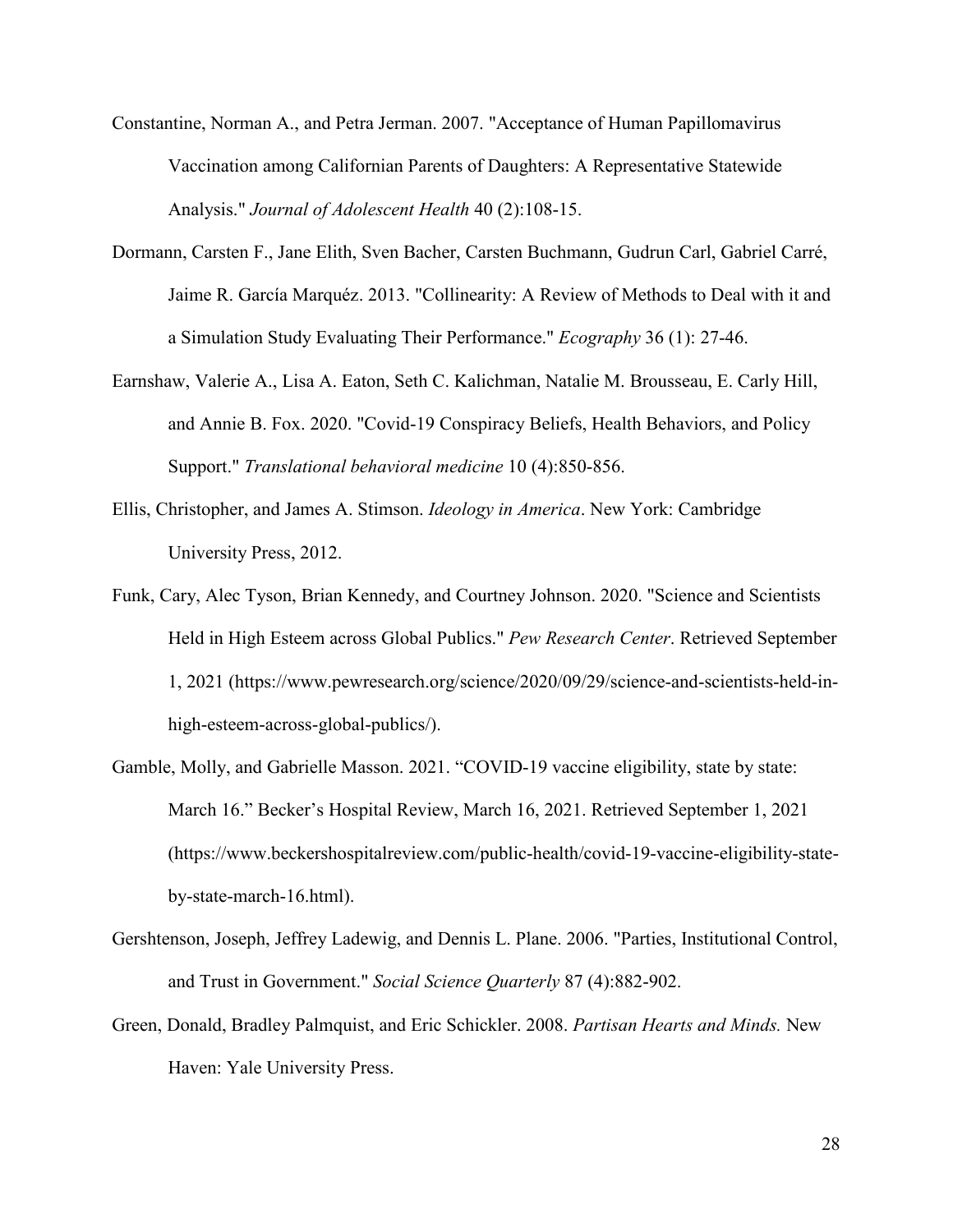- Hayes, Andrew F. 2017. *Introduction to Mediation, Moderation, and Conditional Process Analysis: A Regression-Based Approach*. New York: Guilford publications.
- Huang, Ruoya, Ruoxian Huang, and Edgar Huang. 2021. "Social Influences on Americans' Mask-Wearing Behavior During Covid-19." *International Journal of Humanities and Social Sciences* 15 (5):536-544.
- Iyengar, Shanto, Gaurav Sood, and Yphtach Lelkes. 2012. "Affect, Not Ideology: A Social Identity Perspective on Polarization." *Public Opinion Quarterly* 76 (3):405-431.
- Jamison, Amelia M., Sandra Crouse Quinn, and Vicki S. Freimuth. 2019. ""You Don't Trust a Government Vaccine": Narratives of Institutional Trust and Influenza Vaccination among African American and White Adults." *Social Science & Medicine* 221:87-94.
- Kaiser Family Foundation. 2021. "Vaccine Monitor: Some Who Were Hesitant to Get a Vaccine in January Say They Changed Their Mind Because of Family, Friends and Their Personal Doctors." July 12, 2021. Retrieved August 30, 2021 (https://www.kff.org/coronaviruscovid-19/press-release/vaccine-monitor-some-who-were-hesitant-to-get-a-vaccine-injanuary-say-they-changed-their-mind-because-of-family-friends-and-their-personaldoctors/)
- Kates, Jennifer, Jennifer Tolbert, Kendall Orgera. 2021. "The Red/Blue Divide in COVID-19 Vaccination Rates is Growing." KFF.org, July 8, 2021. Retrieved September 1, 2021 (https://www.kff.org/policy-watch/the-red-blue-divide-in-covid-19-vaccination-rates-isgrowing/).
- Keele, Luke. 2005. "The Authorities Really Do Matter: Party Control and Trust in Government." *The Journal of Politics* 67 (3):873-886.

Kreps, Sarah, Nabarun Dasgupta, John S. Brownstein, Yulin Hswen, and Douglas L. Kriner.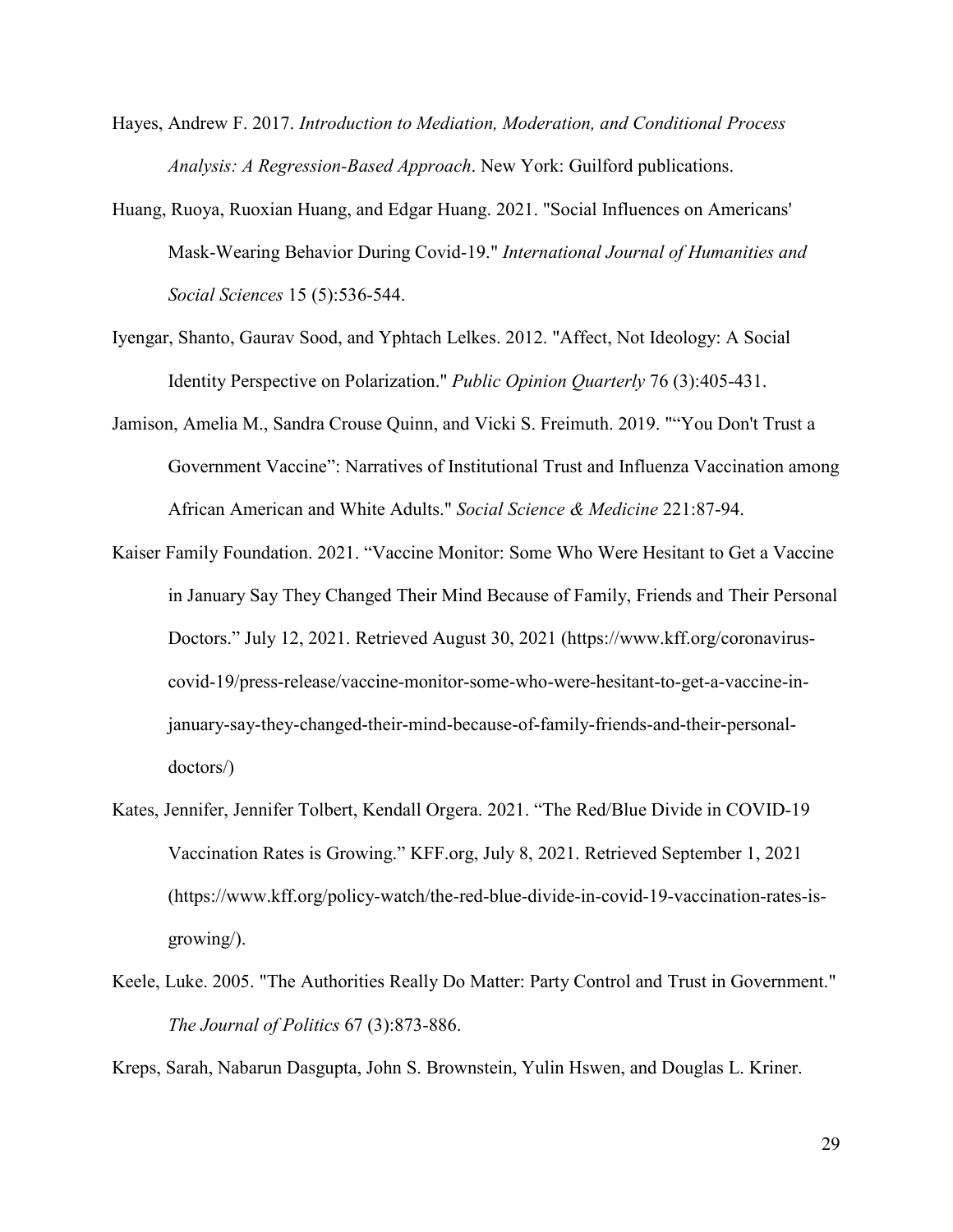2021. "Public Attitudes toward Covid-19 Vaccination: The Role of Vaccine Attributes, Incentives, and Misinformation." *npj Vaccines* 6 (1):73.

- Kreps, Sarah, Sandip Prasad, John S. Brownstein, Yulin Hswen, Brian T. Garibaldi, Baobao Zhang, and Douglas L. Kriner. 2020. "Factors Associated with US Adults' Likelihood of Accepting Covid-19 Vaccination." *JAMA Network Open* 3 (10): e2025594.
- Lin, Cheryl, Pikuei Tu, and Leslie M. Beitsch. 2021. "Confidence and Receptivity for Covid-19 Vaccines: A Rapid Systematic Review." *Vaccines* 9 (1):16.
- Markus, Gregory B., and Philip E. Converse. 1979. "A Dynamic Simultaneous Equation Model of Electoral Choice." *American Political Science Review* 73 (4):1055-1070.
- Mulligan, Susan. 2021. "A Deadly Political Divide: Two Americas Are on Display as Political Conversations Turn to Vaccines and Election Results." *US News and World Report*, July 23. Retrieved September 3, 2021 (https://www.usnews.com/news/the-report/articles/ 2021-07-23/coronavirus-vaccines-highlight-a-deadly-political-divide).
- New York State Governor's Press Office. 2021. "Governor Cuomo Announces Allocation of \$15 Million to Promote Vaccination in Communities Disproportionately Affected by COVID-19 Pandemic." Retrieved August 25, 2021 (https://www.governor.ny.gov/news/ governor-cuomo-announces-allocation-15-million-promote-vaccination-communities).
- Pager, Tyler, Lena H. Sun, and John Wagner. 2021. "Offering Beer, Babysitting and Barbershop Outreach, the White House Launches New Initiatives to Boost Vaccinations." Washingtonpost.com, June 2, 2021. Retrieved September 1, 2021 (https://www. washingtonpost.com/health/2021/06/02/biden-barbershop-salon-coronavirus-vaccineinitiative/).

Pickup, Mark, Dominik Stecula, and Clifton van der Linden. 2020. "Novel Coronavirus, Old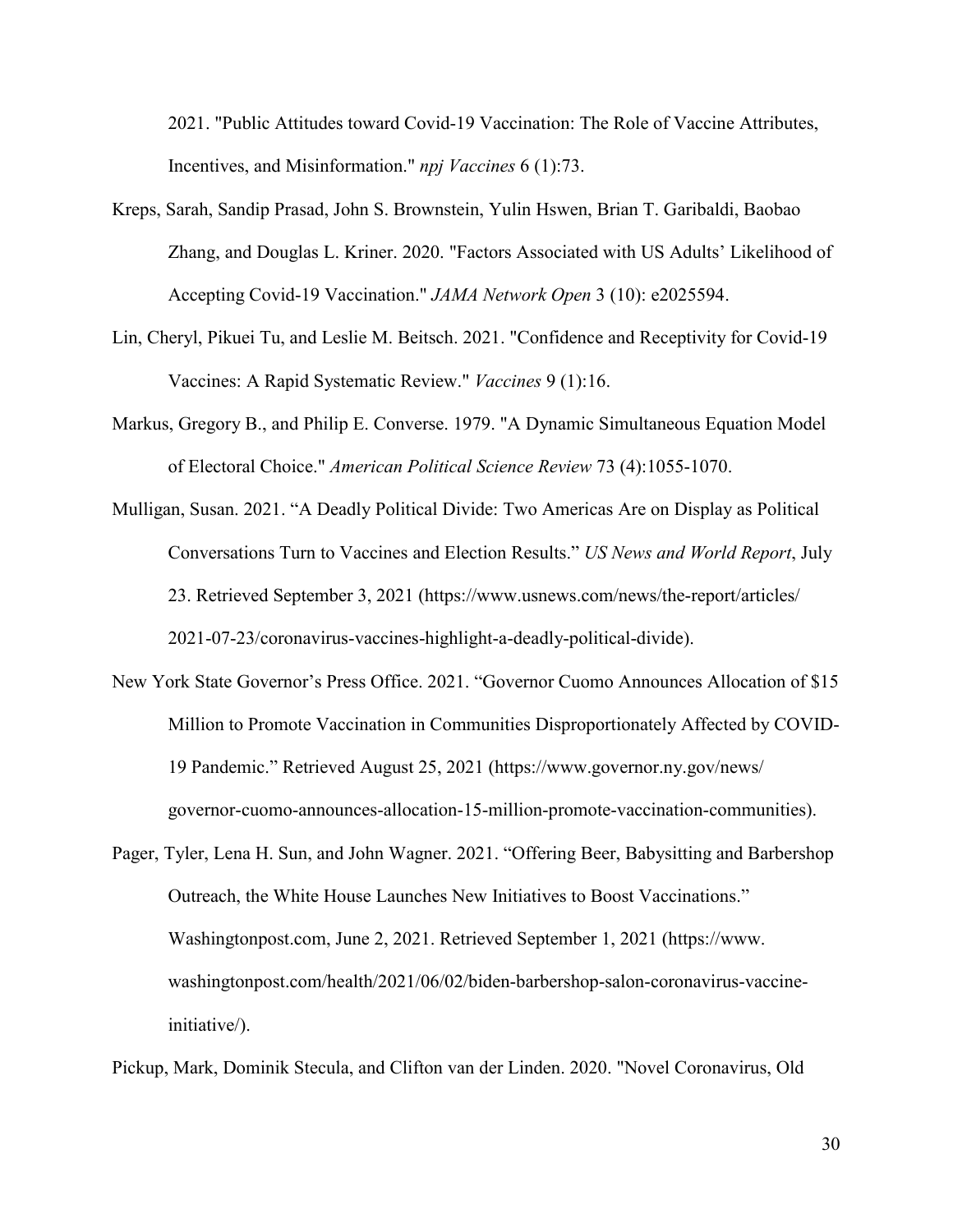Partisanship: Covid-19 Attitudes and Behaviours in the United States and Canada." *Canadian Journal of Political Science* 53 (2):357-364.

- Plohl, Nejc, and Bojan Musil. 2021. "Modeling Compliance with Covid-19 Prevention Guidelines: The Critical Role of Trust in Science." *Psychology, Health & Medicine* 26  $(1):1-12.$
- Pogue, Kendall, Jamie L. Jensen, Carter K. Stancil, Daniel G. Ferguson, Savannah J. Hughes, Emily J. Mello, Ryan Burgess, Bradford K. Berges, Abraham Quaye, and Brian D. Poole. 2020. "Influences on Attitudes Regarding Potential Covid-19 Vaccination in the United States." *Vaccines* 8 (4): 582.
- Powdthavee, Nattavudh, Yohanes E. Riyanto, Erwin C. L. Wong, Jonathan X. W. Yeo, and Qi Yu Chan. 2021. "When Face Masks Signal Social Identity: Explaining the Deep Face-Mask Divide During the Covid-19 Pandemic." *PloS one* 16 (6): e0253195.
- Preacher, Kristopher J., and Ken Kelley. 2011. "Effect Size Measures for Mediation Models: Quantitative Strategies for Communicating Indirect Effects." *Psychological Methods* 16 (2):93-115.
- Ratner, Nate. 2021. "Covid Vaccinations are Slowing in the U.S. as Supply Outstrips Demand. How States are Targeting Who's Left." CNBC.com, April 30, 2021. Retrieved September 1, 2021 (https://www.cnbc.com/2021/04/30/covid-vaccinations-in-us-are-slowing-assupply-outstrips-demand.html).
- Romer, Daniel, and Kathleen Hall Jamieson. 2020. "Conspiracy Theories as Barriers to Controlling the Spread of Covid-19 in the U.S." *Social Science & Medicine* 263:113356.
- Ruiz, Jeanette B., and Robert A. Bell. 2021. "Predictors of Intention to Vaccinate against Covid-19: Results of a Nationwide Survey." *Vaccine* 39 (7):1080-1086.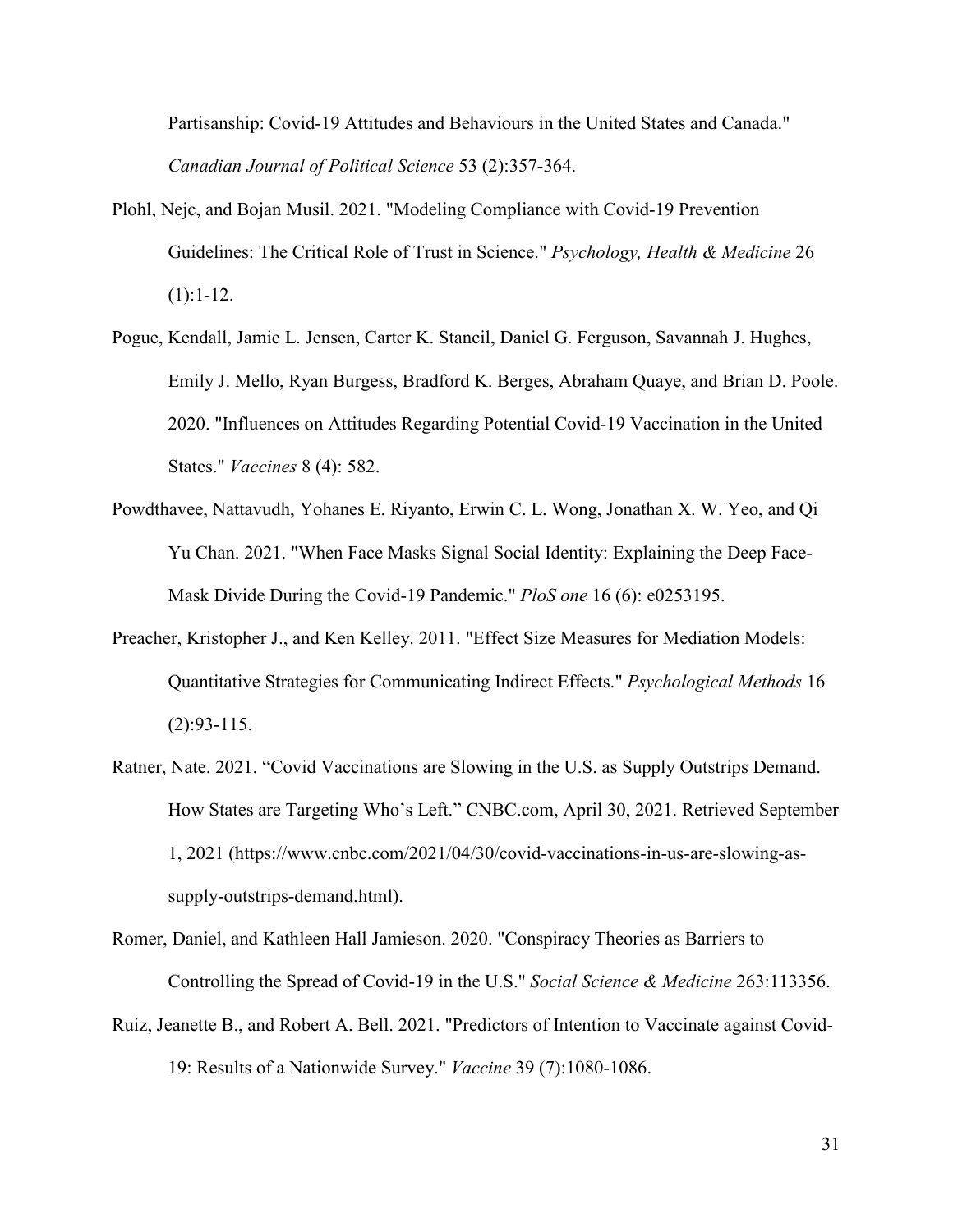- Smith, Allan. 2021. "Trump Booed at Alabama Rally after Telling Supporters to Get Vaccinated." NBCnews.com, August 22, 2021. Retrieved August 30, 2021 (https://www. nbcnews.com/politics/donald-trump/trump-booed-alabama-rally-after-telling-supportersget-vaccinated-n1277404).
- Trent, Mallory, Holly Seale, Abrar Ahmad Chughtai, Daniel Salmon, and C. Raina Macintyre. 2021. "Trust in Government, Intention to Vaccinate and Covid-19 Vaccine Hesitancy: A Comparative Survey of Five Large Cities in the United States, United Kingdom, and Australia." *Vaccine* (in press).
- Troiano, Gianmarco, and Allesandra Nardi. 2021. "Vaccine Hesitancy in the Era of Covid-19." *Public Health* 194:245-251.
- Uscinski, Joseph E., Adam M. Enders, Casey Klofstad, Michelle Seelig, John Funchion, Caleb Everett, Stefan Wuchty, Kamal Premaratne, and Manohar Murthi. 2020. "Why Do People Believe Covid-19 Conspiracy Theories?" *Harvard Kennedy School Misinformation Review* 1 (3): 1-12.
- Van Mulukom, Valerie, Lotte Pummerer, Sinan Alper, Vladimira Cavojova, Jéssica Esther Machado Farias, Cameron Stuart Kay, Lili Lazarevic, Emilio Jon Christopher Lobato, Gaëlle Marinthe, and Irena Pavela Banai. 2020. "Antecedents and Consequences of Covid-19 Conspiracy Theories: A Rapid Review of the Evidence." Retrieved September 1, 2021 (https://psyarxiv.com/u8yah).
- Yee, Amy. 2021. "High Earners Among Most Susceptible to Vaccine Myths, Survey Finds." Bloomberg.com, August 12, 2021. Retrieved August 31, 2021 (https://www.bloomberg.com/news/articles/2021-08-12/high-earners-republicans-areamong-most-susceptible-to-vaccine-misinformation).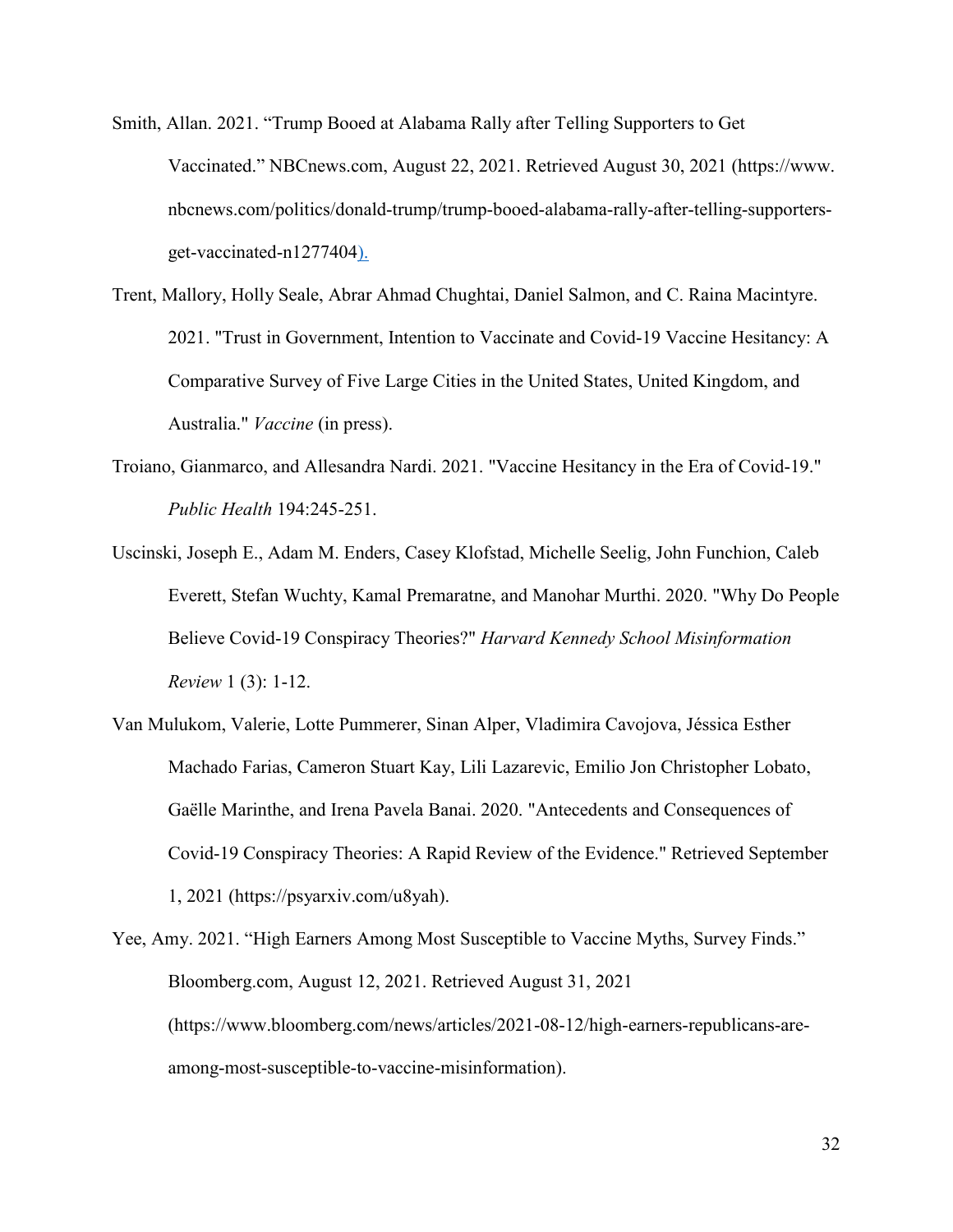## **Tables**

|                                                           | March Survey |           |          | June Survey^ |  |  |
|-----------------------------------------------------------|--------------|-----------|----------|--------------|--|--|
|                                                           | coeff.       | p-value   | coeff.   | p-value      |  |  |
| <b>Demographics</b>                                       |              |           |          |              |  |  |
| Age                                                       | 6.859        | $.000***$ | 3.014    | $.000***$    |  |  |
| Education                                                 | .839         | .067      | .575     | $.044*$      |  |  |
| Male                                                      | $-284$       | .188      | .482     | $.008**$     |  |  |
| <b>Black</b>                                              | $-633$       | .098      |          |              |  |  |
| Latinx                                                    | $-.353$      | .213      |          |              |  |  |
| Got a COVID test                                          | .711         | $.019*$   |          |              |  |  |
| Know a COVID fatality                                     | .681         | $.018*$   |          |              |  |  |
| <b>COVID/vaccine attitudes</b>                            |              |           |          |              |  |  |
| Egocentric COVID concern                                  | $-655$       | .180      |          |              |  |  |
| Empathetic COVID concern                                  | 1.214        | .076      |          |              |  |  |
| Vaccine injects microchips                                |              |           | $-1.256$ | $.001***$    |  |  |
| Vaccine causes infertility                                |              |           | $-2.458$ | $.000***$    |  |  |
| Trust medical professionals                               |              |           | 1.263    | $.007**$     |  |  |
| <b>Trust scientists</b>                                   |              |           | .574     | .115         |  |  |
| <b>Political attitudes</b>                                |              |           |          |              |  |  |
| Trust government                                          | .383         | .297      | .807     | $.033*$      |  |  |
| Party identification                                      | $-0.832$     | $.043*$   | $-573$   | $.014*$      |  |  |
| Pseudo R-squared                                          | 24.7%        |           | 48.9%    |              |  |  |
| Number of cases                                           | 212          |           | 741      |              |  |  |
| Note: *p < .05; **p < .01; ***p < .001 (one-tailed tests) |              |           |          |              |  |  |

# **Table 1: Effect of partisanship on vaccination (among eligible)** <sup>c</sup>

 $c$  See text for detailed description of eligible

^Non-Latinx whites only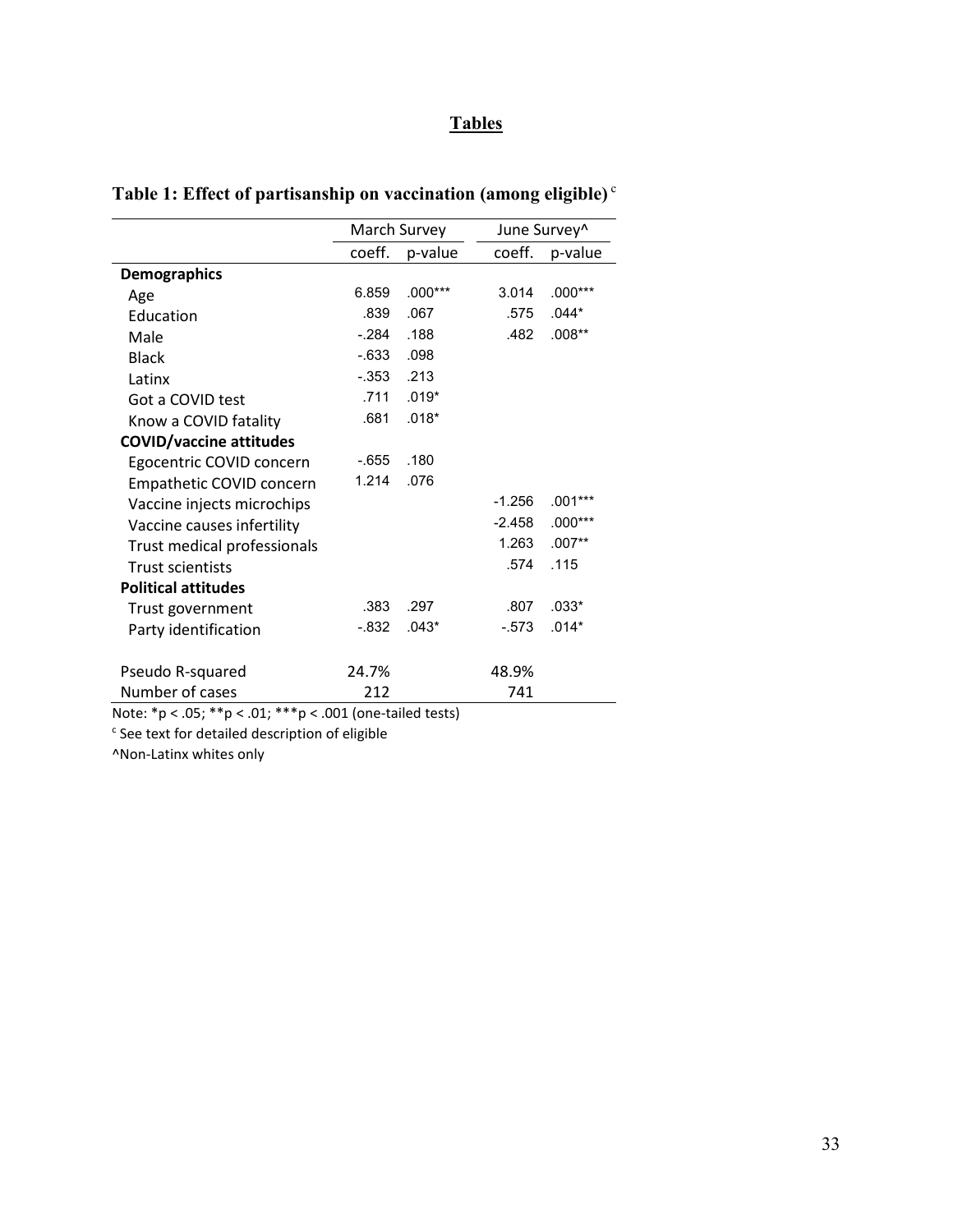|                                | March Survey |                                               |          | June Survey^ |
|--------------------------------|--------------|-----------------------------------------------|----------|--------------|
|                                | coeff.       | p-value                                       | coeff.   | p-value      |
| <b>Demographics</b>            |              |                                               |          |              |
| Age                            | .238         | .252                                          | $-.238$  | .304         |
| Education                      | .946         | $.000***$                                     | 1.043    | $.001**$     |
| Male                           | .369         | $.012*$                                       | .541     | $.004**$     |
| <b>Black</b>                   | $-0.859$     | $.000***$                                     |          |              |
| Latinx                         | $-.230$      | .141                                          |          |              |
| Got a COVID test               | .169         | .156                                          |          |              |
| Know a COVID fatality          | .010         | .477                                          |          |              |
| <b>COVID/vaccine attitudes</b> |              |                                               |          |              |
| Egocentric COVID concern       | 1.241        | $.000***$                                     |          |              |
| Empathetic COVID concern       | 1.074        | $.001**$                                      |          |              |
| Vaccine injects microchips     |              |                                               | $-0.035$ | .462         |
| Vaccine causes infertility     |              |                                               | $-1.213$ | $.004**$     |
| Trust medical professionals    |              |                                               | .335     | .252         |
| <b>Trust scientists</b>        |              |                                               | 1.654    | $.001***$    |
| <b>Political attitudes</b>     |              |                                               |          |              |
| Trust government               | 1.947        | $.000***$                                     | 2.753    | $.000***$    |
| Party identification           | $-1.262$     | $.000***$                                     | $-1.431$ | $.000***$    |
| Pseudo R-squared               | 32.0%        |                                               | 41.6%    |              |
| Number of cases                | 600<br>0.04L | $\pm$ 2.1 $\pm$ 2.1 $\pm$ 2.1 $\pm$ 2.1 $\pm$ | 393      |              |

# **Table 2: Effect of partisanship on vaccination willingness (among unvaccinated)**

Note: \*p < .05; \*\*p < .01; \*\*\*p < .001 (one-tailed tests) ^Non-Latinx whites only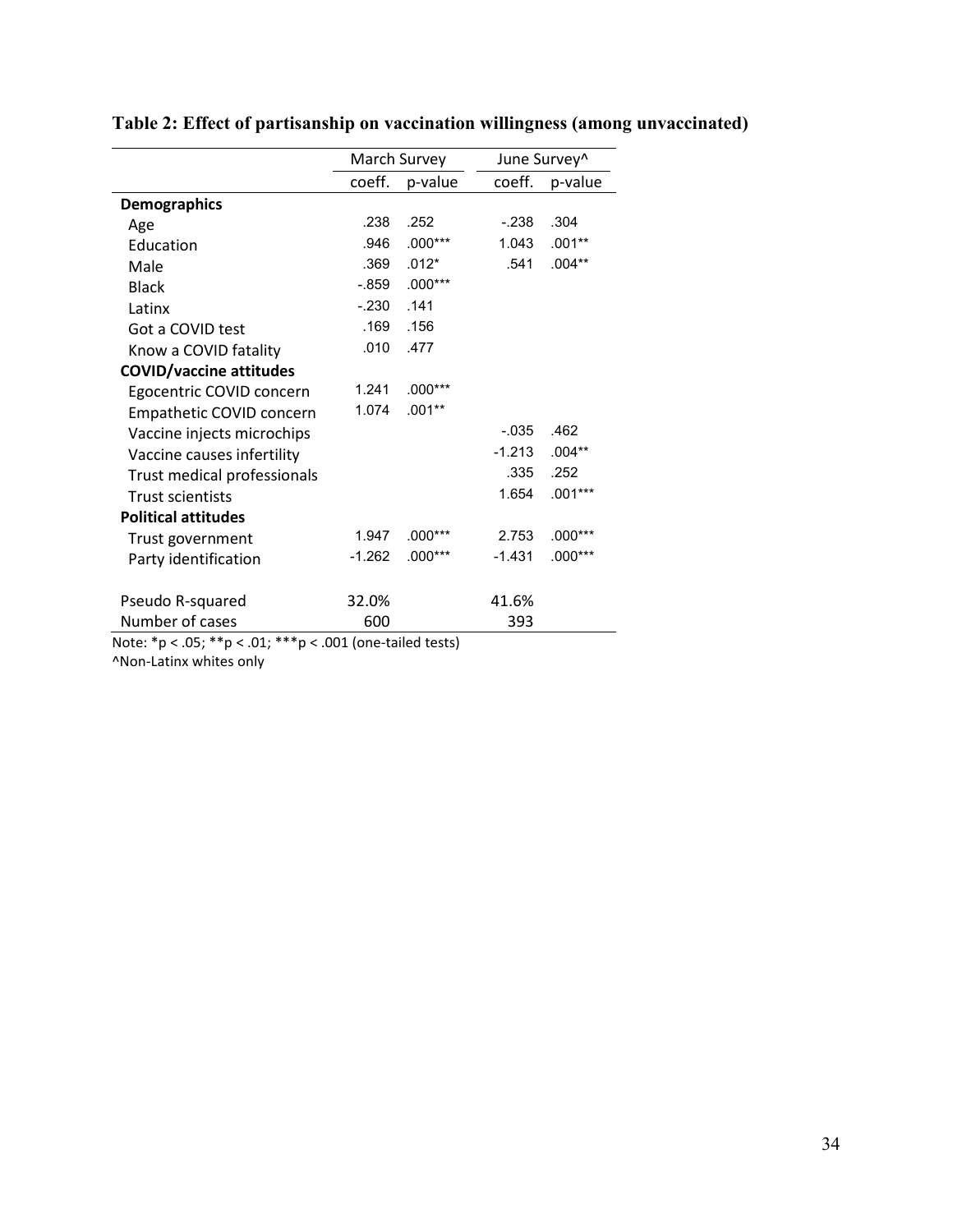|                                                           |          | June Survey <sup>^</sup> |
|-----------------------------------------------------------|----------|--------------------------|
|                                                           | coeff.   | p-value                  |
| <b>Demographics</b>                                       |          |                          |
| Age                                                       | .910     | .057                     |
| Education                                                 | .602     | .115                     |
| Male                                                      | .200     | .246                     |
| <b>COVID/vaccine attitudes</b>                            |          |                          |
| Vaccine injects microchips                                | -.947    | .058                     |
| Vaccine causes infertility                                | -2.055   | $.000***$                |
| Trust medical professionals                               | .678     | .191                     |
| <b>Trust scientists</b>                                   | 1.284    | $.023*$                  |
| <b>Political attitudes</b>                                |          |                          |
| Trust government                                          | 2.157    | $.001**$                 |
| Party identification                                      | $-1.015$ | $.005**$                 |
|                                                           |          |                          |
| Pseudo R-squared                                          | 25.7%    |                          |
| Number of cases                                           | 348      |                          |
| Note: *p < .05; **p < .01; ***p < .001 (one-tailed tests) |          |                          |
| ^Non-Latinx whites only                                   |          |                          |

# **Table 3: Effect of partisanship on recommending vaccination (among vaccinated)**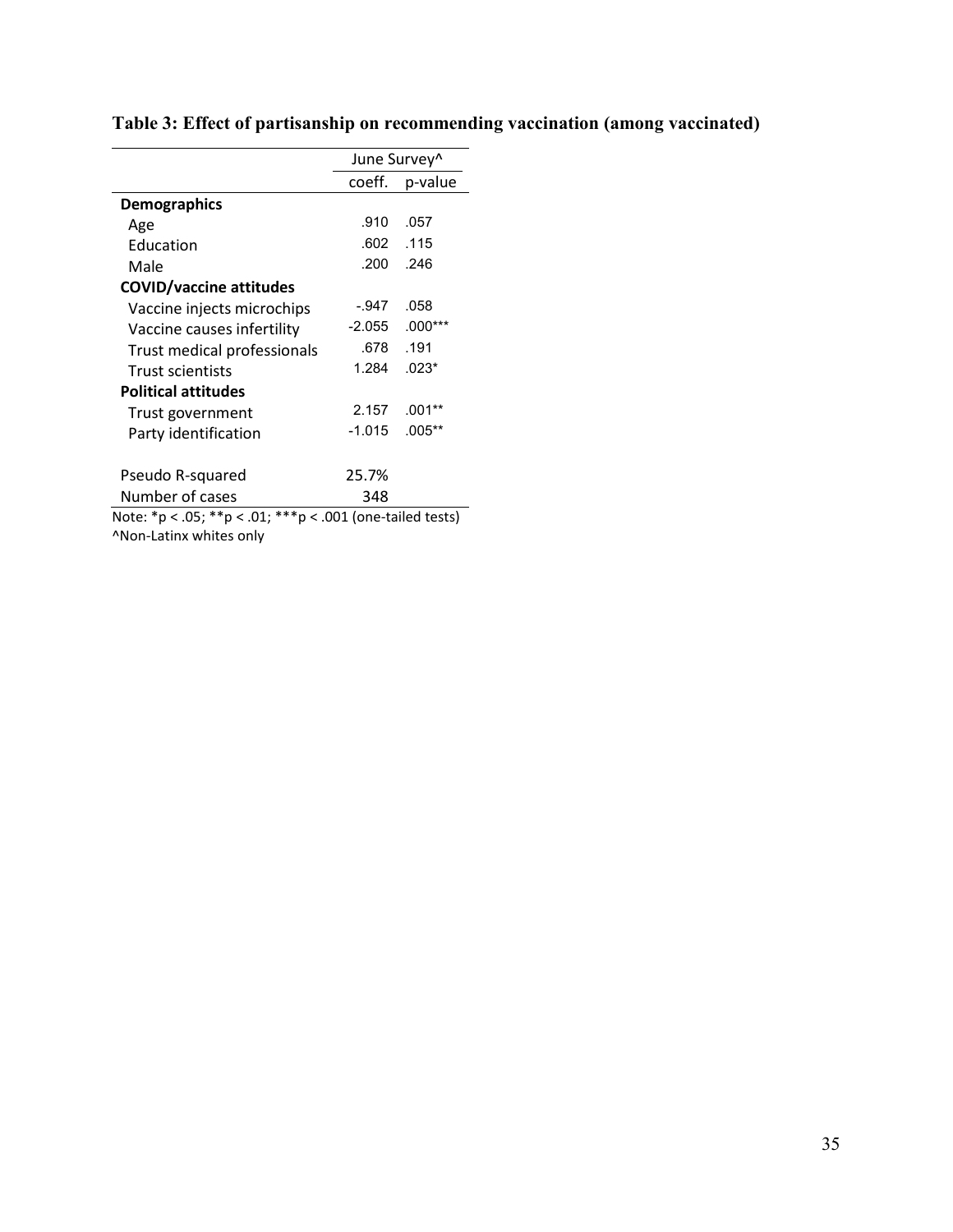|                             | Outcome variable |             |            |             |            |
|-----------------------------|------------------|-------------|------------|-------------|------------|
|                             | Vaccinated       | Willingness | Vaccinated | Willingness | Advice     |
| Mediator of party           | (March)          | (March)     | (June)     | (June)      | (June)     |
| Egocentric COVID concern    | n                | <b>YES</b>  |            |             |            |
| Empathetic COVID concern    | n                | <b>YES</b>  |            |             |            |
| Trust government            | n                | <b>YES</b>  | n          | <b>YES</b>  | <b>YES</b> |
| Trust medical professionals |                  |             | <b>YES</b> | n           | n          |
| Trust scientists            |                  |             | n          | <b>YES</b>  | <b>YES</b> |
| Vaccine injects microchips  |                  |             | <b>YES</b> | n           | n          |
| Vaccine causes infertility  |                  |             | <b>YES</b> | <b>YES</b>  | <b>YES</b> |

## **Table 4: Indirect effects of party on vaccination attitudes**

Note: Table is a summary of mediation analysis results presented in Appendix A. Statistically significant indirect effects are indicated by "YES"; insignificant effects by "n"; blank cells are variables not included in the respective model. Indirect effects are in addition to direct effects found in tables 1-3.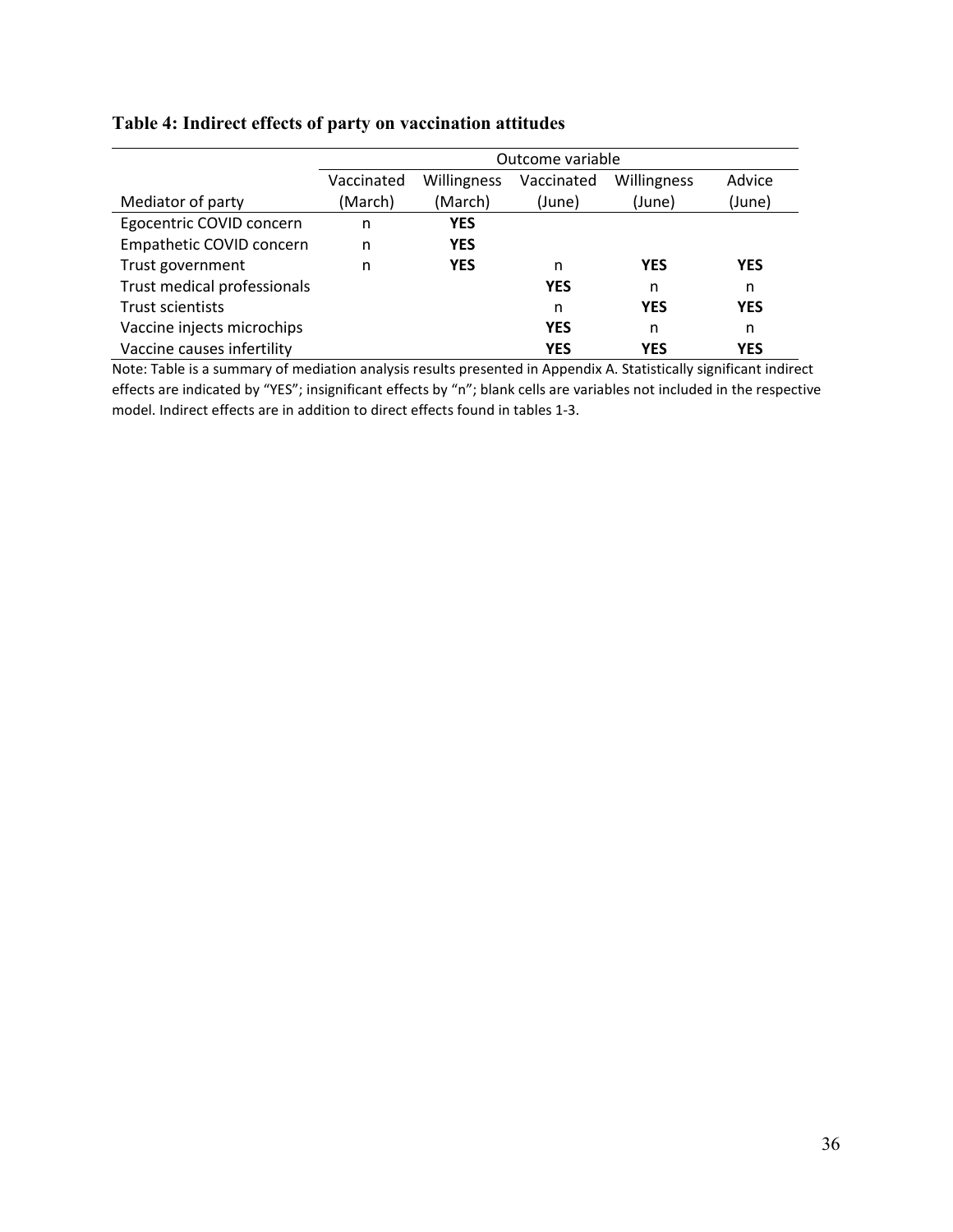# **Figures**

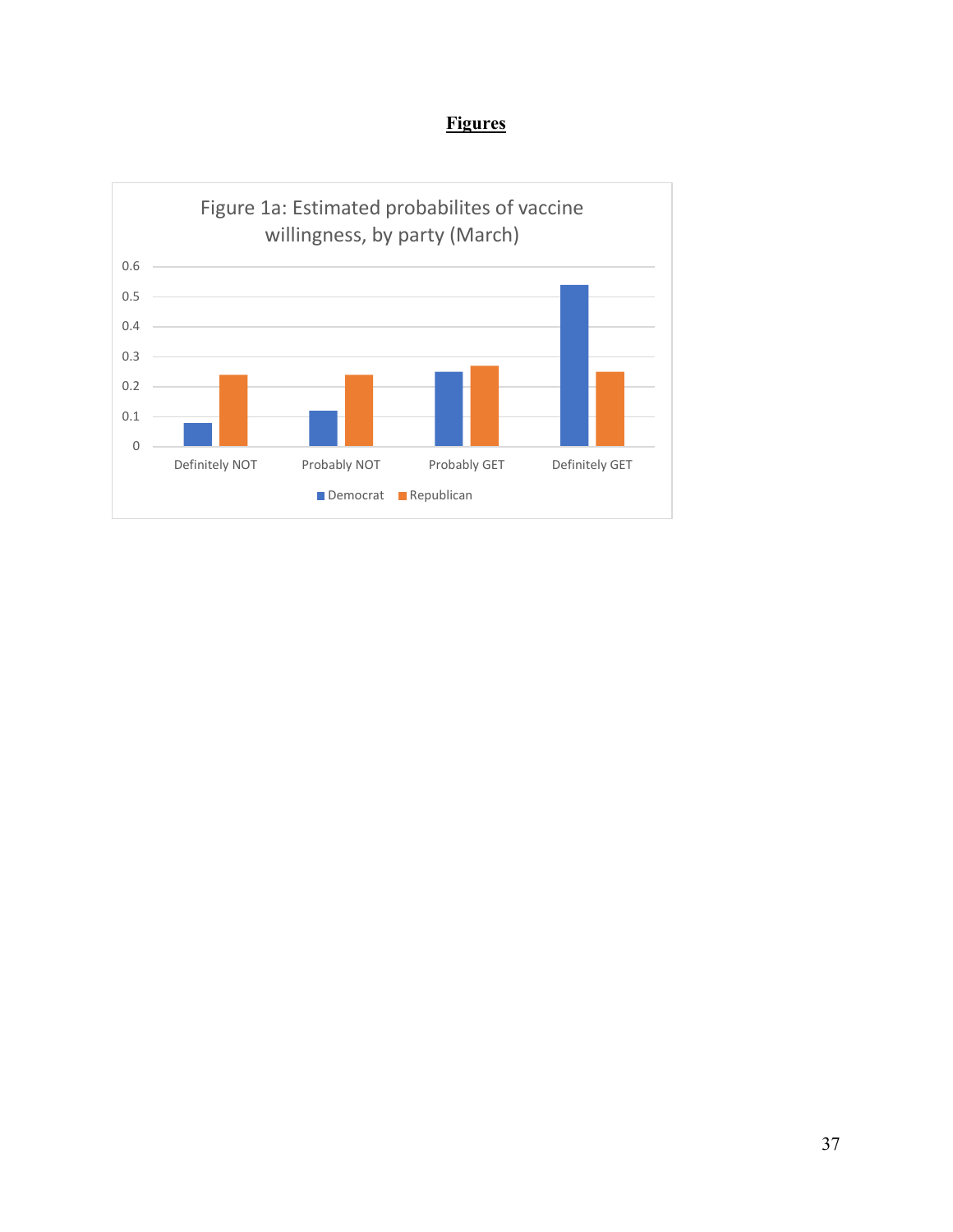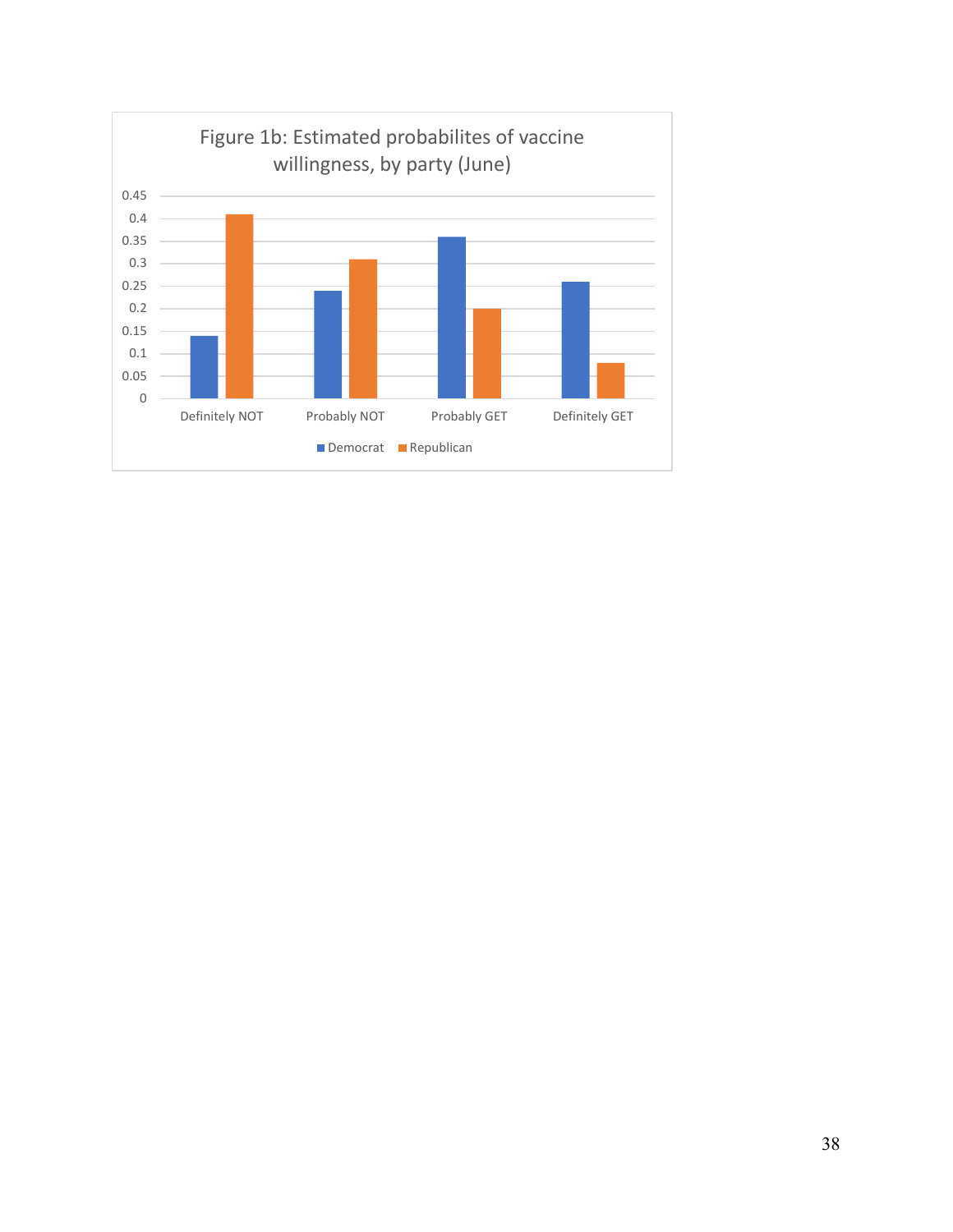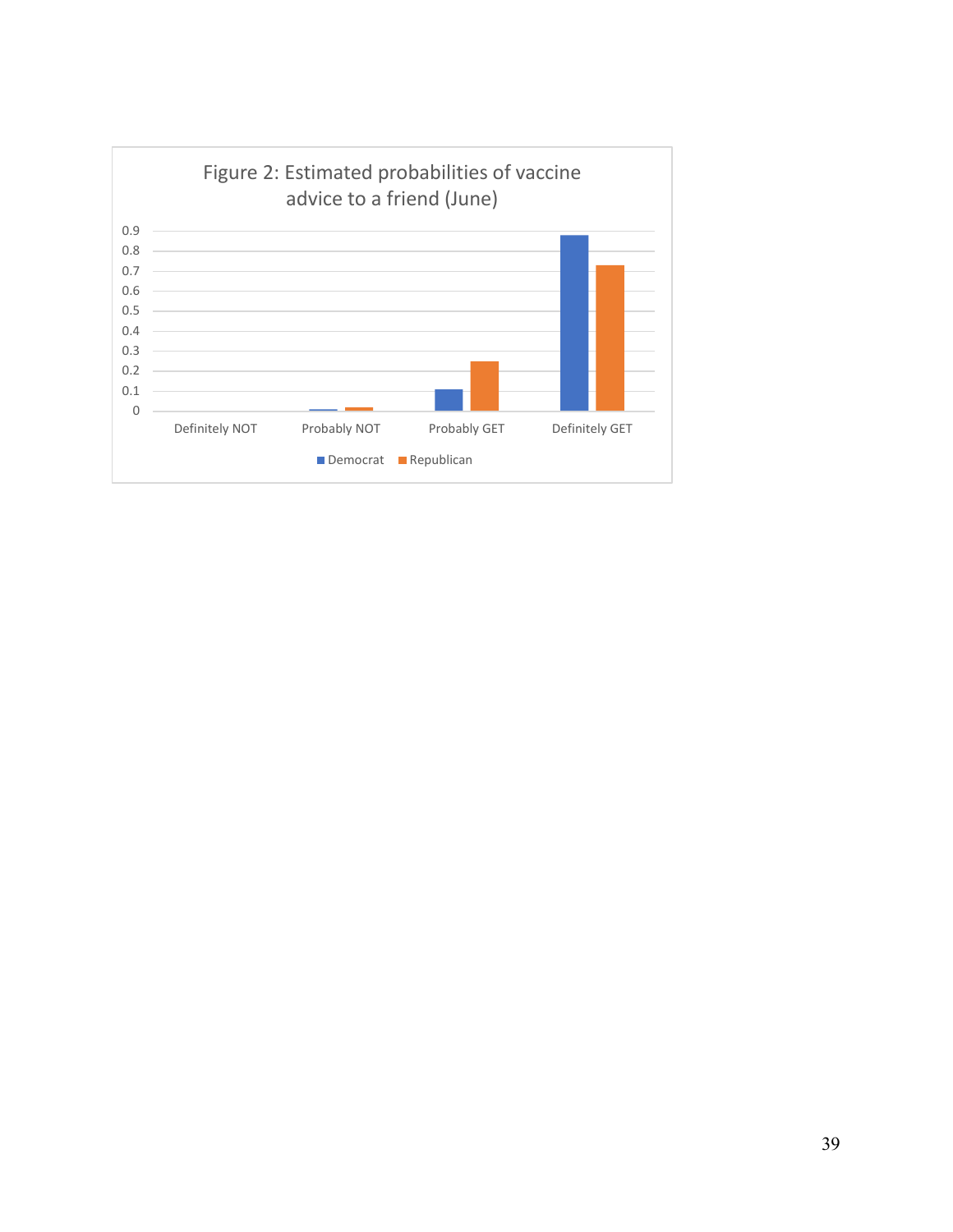### **Appendix A**

|                    | March survey                 |     |             | June survey     |
|--------------------|------------------------------|-----|-------------|-----------------|
|                    | comparison                   |     | comparison* |                 |
|                    | Qualtrics<br><b>CPS 2018</b> |     | Qualtrics   | <b>CPS 2018</b> |
| Age (mean)         | 47                           | 46  | 48          | 47              |
| Male               | 48%                          | 48% | 49%         | 49%             |
| College Degree     | 43%                          | 31% | 36%         | 35%             |
| Black/Non-Hispanic | 13%                          | 12% |             |                 |
| White/Non-Hispanic | 62%                          | 63% |             |                 |
| Hispanic           | 18%                          | 17% |             |                 |

### **Table A1: Comparison of Qualtrics Data to Current Population Survey Benchmarks**

\*June survey is among non-Hispanic Whites only; comparative CPS figures reflect this same filter.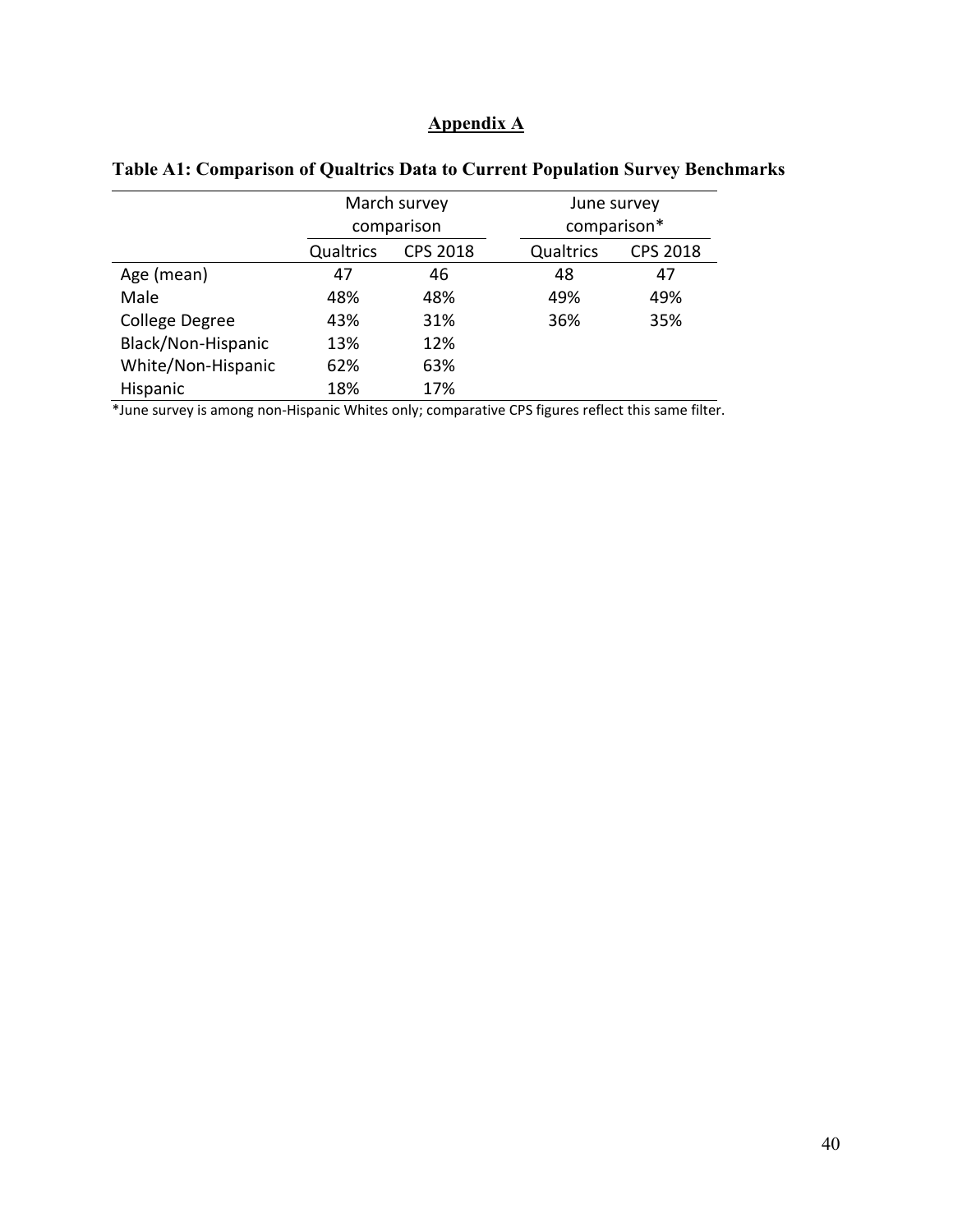### **Appendix B**

### **Mediation Analysis**

This appendix presents the indirect effect output<sup>[21](#page-41-0)</sup> from multiple mediation analysis of each of the five "direct effect" regression models presented in the text (tables 1-3). We employ Hayes's PROCESS macro (version 3.5, model 4), which estimates and provides bootstrap confidence intervals for indirect effects in multiple mediators within the same model (Hayes 2017). For each analysis, we used 5000 bootstrap samples. Because we have clear directional expectations for each indirect effect, we specified 90% confidence intervals to provide a onetailed test of the null hypothesis (no indirect effect) at  $p<0.05$ .

### **Table B1: Indirect effects of party on vaccination (March)**

| Mediator                 | $B$ (boot) | SE (boot) | LLCI (boot) | ULCI (boot) |
|--------------------------|------------|-----------|-------------|-------------|
| Trust government         | $-0.0936$  | 0.2028    | $-0.4344$   | 0.2252      |
| Egocentric COVID concern | 0.1679     | 0.2142    | $-0.1532$   | 0.5487      |
| Empathetic COVID concern | $-0.2678$  | 0.2295    | $-0.7039$   | 0.0421      |
| (Total indirect effect)  | $-0.1934$  | 0.2490    | $-0.6422$   | 0.1848      |

### **Table B2: Indirect effects of party on vaccination willingness (March)**

| Mediator                 | $B$ (boot) | SE (boot) | LLCI (boot) | ULCI (boot) |
|--------------------------|------------|-----------|-------------|-------------|
| Trust government         | $-0.1589$  | 0.0398    | $-0.2270$   | $-0.0969$   |
| Egocentric COVID concern | $-0.1102$  | 0.0407    | $-0.1835$   | $-0.0491$   |
| Empathetic COVID concern | $-0.1010$  | 0.0427    | $-0.1735$   | $-0.0359$   |
| (Total indirect effect)  | $-0.3701$  | 0.0622    | $-0.4733$   | $-0.2683$   |

### **Table B3: Indirect effects of party on vaccination (June)**

l

| Mediator                    | $B$ (boot) | SE (boot) | LLCI (boot) | ULCI (boot) |
|-----------------------------|------------|-----------|-------------|-------------|
| Trust government            | $-0.1042$  | 0.0699    | $-0.2296$   | 0.0019      |
| Trust medical professionals | $-0.0790$  | 0.0425    | $-0.1548$   | $-0.0170$   |
| Trust scientists            | $-0.1301$  | 0.1097    | $-0.3207$   | 0.0377      |
| Vaccine injects microchips  | $-0.1006$  | 0.0521    | $-0.1967$   | $-0.0294$   |
| Vaccine causes infertility  | $-0.3083$  | 0.0908    | $-0.4733$   | $-0.1739$   |
| (Total indirect effect)     | $-0.7223$  | 0.1693    | $-1.0188$   | $-0.4669$   |

<span id="page-41-0"></span><sup>&</sup>lt;sup>21</sup> In each case where the indirect effect of X on Y through M is significant, the effect of X on M was also significant.